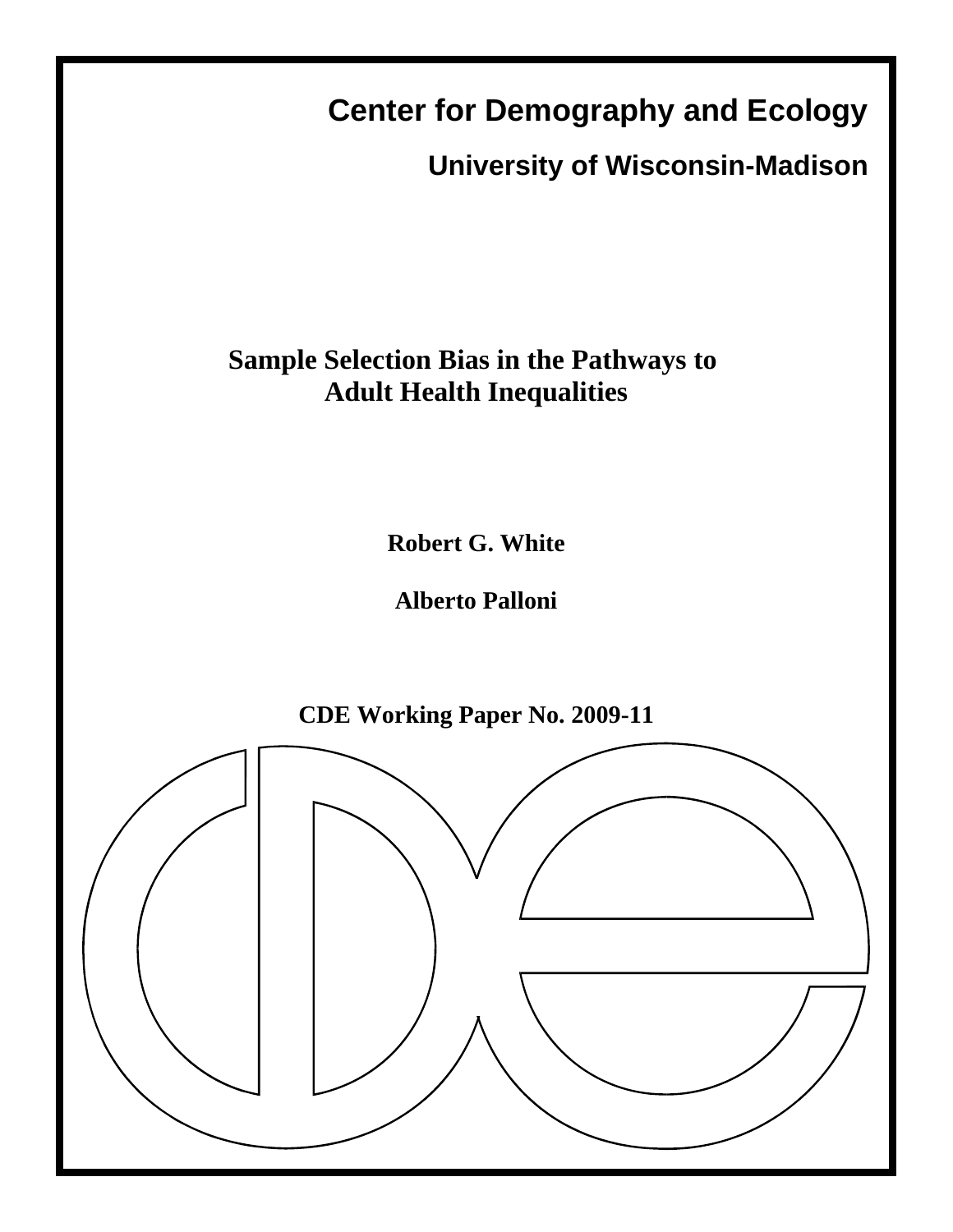# Sample Selection Bias in the Pathways to Adult Health Inequalities

May 5, 2009

Robert G. White† Center for Demography and Ecology Department of Sociology University of Wisconsin, Madison

Alberto Palloni Center for Demography and Ecology Department of Sociology University of Wisconsin, Madison

### Abstract

Sample selection bias is a chronic problem in longitudinal studies that is particularly problematic for studies concerning the relationship between health and socio-economic status. This paper adopts two alternate methods for handling sample selection bias attributable to survey attrition and item non-response. Both methods are applied to examine the magnitude of bias in the effects of childhood cognition and behavior on the adult socio-economic gradient in health. A method for sample selection correction with multiple imputation for item nonresponse is implemented to account for different sources of sample selection bias over time. Estimates of a life course model of health and socioeconomic attainment demonstrate that sample selection bias inflates estimates of socioeconomic gradients. The proposed correction for sample selection bias also suggests that the effects of early child non-cognitive skills rather than cognitive skills may play an important role in the early life origins of adult socioeconomic gradients.

**\_\_\_\_\_\_\_\_\_\_\_\_\_\_\_\_\_\_\_\_\_\_\_** 

<sup>†</sup> Contact address: 1180 Observatory Drive, Center for Demography and Ecology University of Wisconsin, Madison, WI 53706. Email: rwhite@ssc.wisc.edu.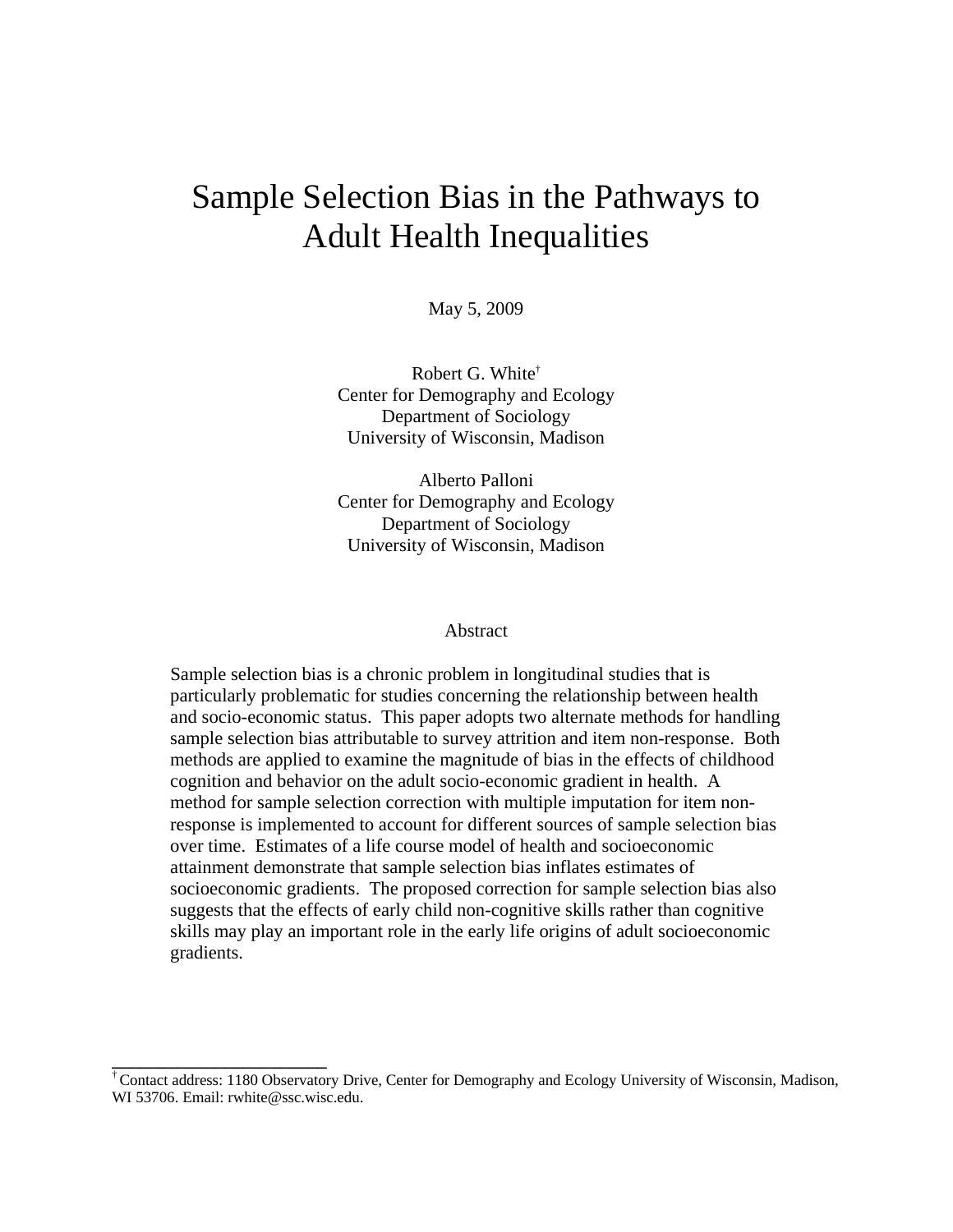# **I. Introduction**

Socio-economic gradients in adult health outcomes have been among the most regularly observed empirical phenomena in the social sciences. From the  $19<sup>th</sup>$  century (Chadwick 1842) through early studies of mortality and education (Kitagawa and Hauser 1973) to the growth in social epidemiology following the Whitehall II study (Marmot et al. 1991), alternate measures of good health over different periods of the life course consistently correspond with higher socioeconomic status. Many explanations of these relationships update Kitigawa and Hauser's (1973) initial explanation of health gradients as reflecting differences in resources which accrue with educational attainment and that influence contemporaneous health. Such resources may include individual behaviors, such as smoking, drinking and body mass index (Kaplan et al. 1987; Preston and Taubman 1994; Ecob and Davey Smith 1999; Currie and Moretti 2003) in addition to the effects of lower socioeconomic status on both health services utilization (Link and Phelan 1995; Ross and Wu 1995, Gornick et al. 1996; Kirby and Kaneda 2006) and the duration of exposure to stress (Link and Phelan 1995; Stafford and Marmot 2003; Dowd and Goldman 2006). An alternate set of explanations reverse the direction of causality and attribute adverse health to changes in wealth and labor market outcomes which lower trajectories of socioeconomic attainment (Shorrocks 1975). Given the importance of the mid- and late-stages of lifetime labor market participation for career advancement and asset accumulation, health shocks in middle adulthood may pose particularly large risks for future socioeconomic status (Adams et al. 2003; Smith 1999, 2004).

While there is wide agreement on the importance of both sets of causal pathways, it is also increasingly evident that the origins of socioeconomic gradients in health precede many of these contemporaneous and near-term relationships. Growing attention across the medical and social sciences to earlier periods in the life course have extended the time period for considering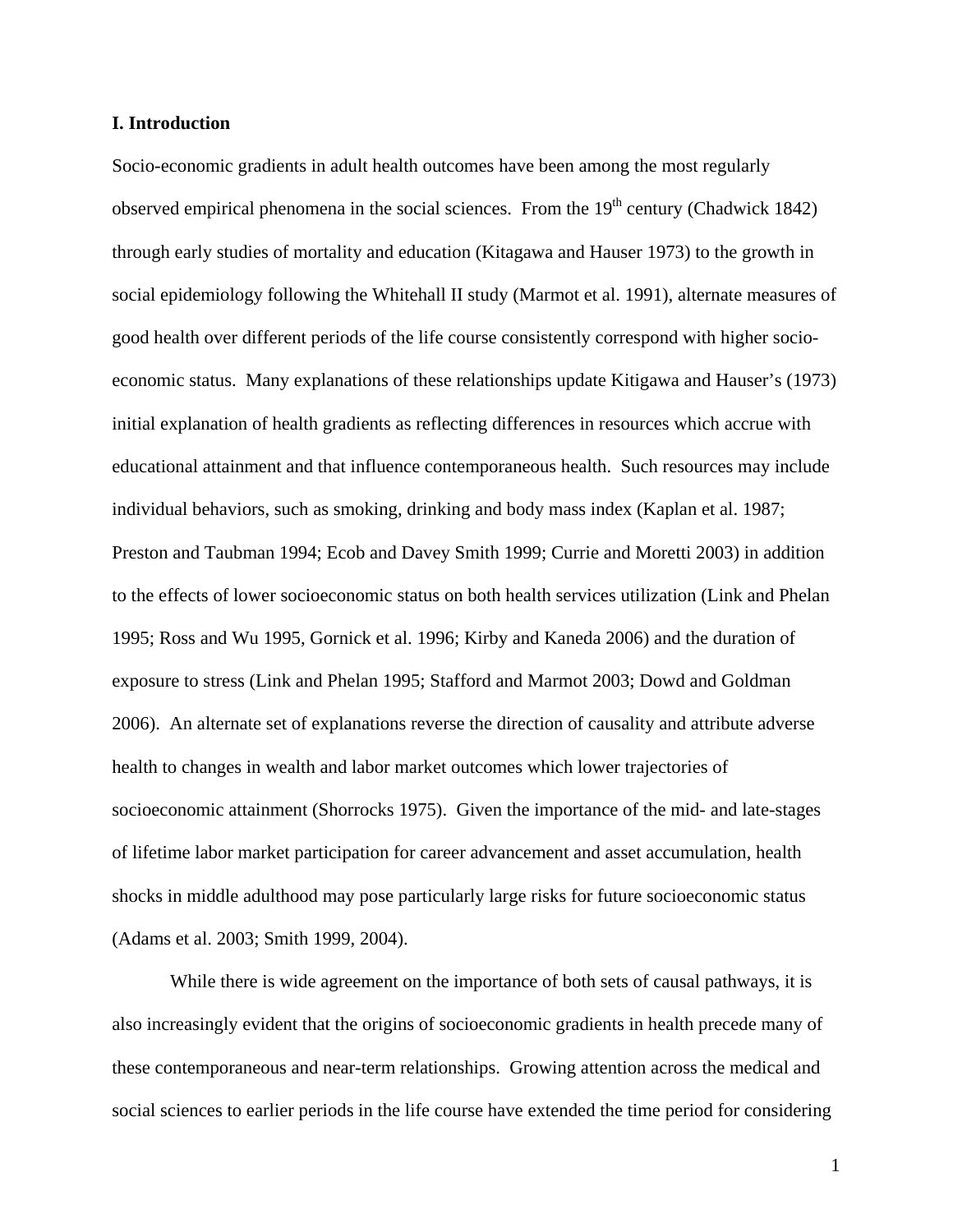cumulative effects of low socioeconomic status and risky health behaviors to childhood. Hypotheses tracing adult chronic conditions to prenatal and infant health (Barker et al. 1993; Barker 1995) have given rise to life course approaches in epidemiology (Kuh et al. 2003) that increasingly link birthweight and infant growth to adult risks for diabetes and cardiovascular disease. Evidence from twins studies (Conley et al. 2003; Behrman and Rosenzweig 2004; Black et al. 2007; Oreopoulos et al. 2008) and quasi-experimental methods (Almond 2006; Bleakley 2007; Shillingford 2008; Clarke et al. 2008) also point to early health for similarly long lasting effects in schooling outcomes and socioeconomic attainment. The accumulating evidence from these approaches suggest dynamic ties between health and socioeconomic attainment over a wide span of the life course.

An important challenge for any study that addresses such a large number of hypothesized pathways over different periods of the life course is minimizing the loss of sample representativeness due to survey attrition and item non-response. These concerns are especially acute in longitudinal studies. Both item non-response and attrition have been associated with socioeconomic background, education, occupation, income (Grovers and Couper 1988; Bound and Krueger 1991) and other characteristics that are among the main pathways among the hypothesized links between socio-economic attainment and health. Refreshment sampling in later survey rounds that oversample individuals along the predictors of subsequent non-response may only complicate the nature of this bias. In particular, without knowledge of the duration in low socio-economic status, changes in the effects of socio-economic status over time will result in further bias from over sampling low socio-economic status individuals. The directions of these biases and their changes over time are not easily predicted. Moreover, correcting such bias is further complicated by changing probabilities of survey non-response over time that may also depend on socio-economic status.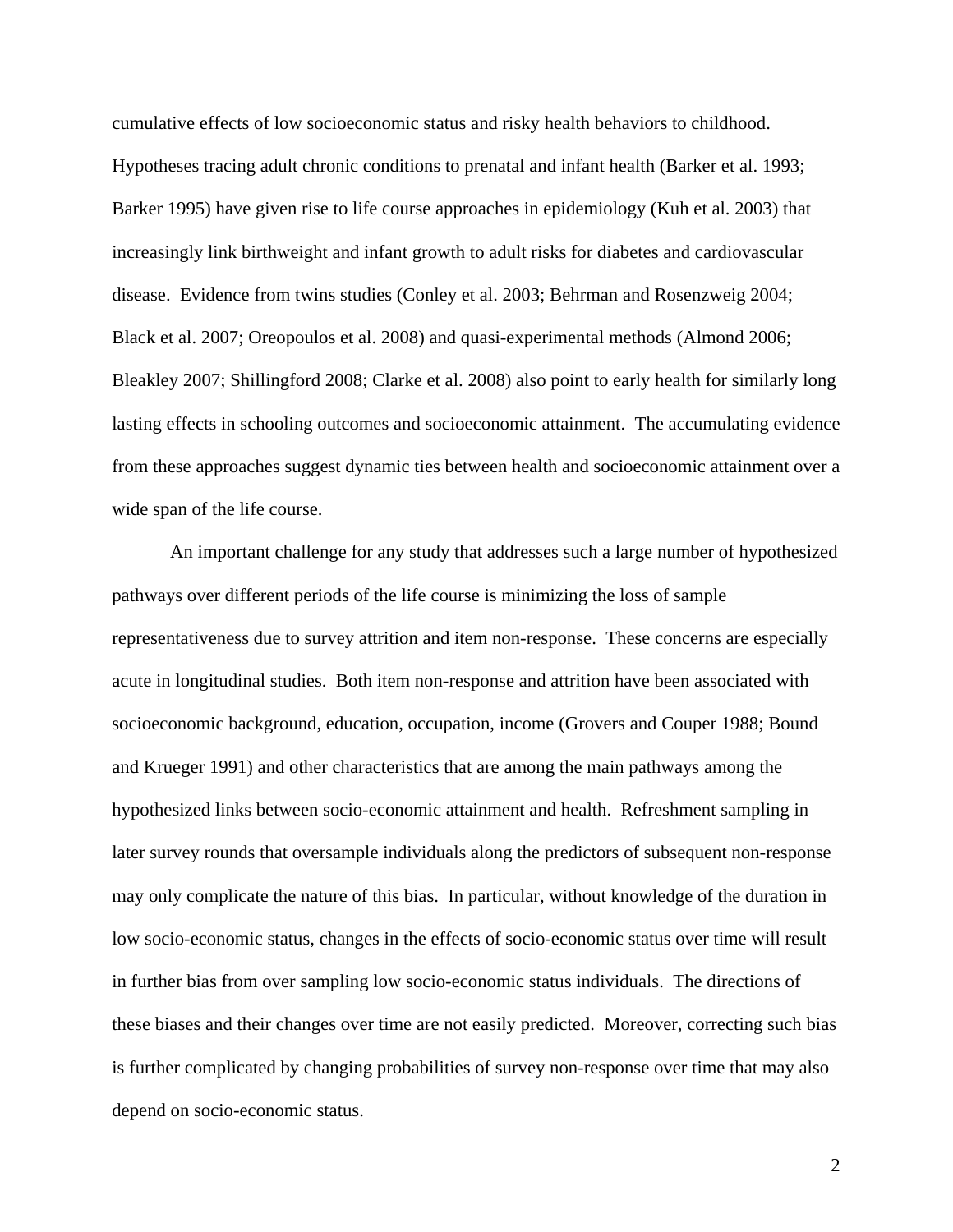This paper implements a procedure for simultaneously addressing item missingness and attrition. A conventional Markov Chain Monte Carlo (MCMC) procedure for multiple imputation is implemented in combination with a weighting method for sample selection correction. This procedure aims to relax the demands for multiple imputation by conditioning imputation on a weighting scheme that corrects selection bias related to attrition. The procedure is implemented in a life course model of early health and adult economic attainment using the National Child Development Study (NCDS) 1958 birth cohort from the United Kingdom. This dataset has a rich collection of measures for studying development, health and socioeconomic attainment over the life course and spans the life course from birth to age 46.

The paper proceeds in section two by developing a method for sample selection correction that combines a weighting scheme and a MCMC method for multiple imputation. Section three proposes a model for linking early health to adult socioeconomic gradients in health that permits examining the consequences of the proposed method for life course studies of health and socioeconomic attainment. Section four describes the NCDS and illustrates the select process of survey participation that threatens unbiased estimates of life course models. Section five implements the proposed procedure and presents results.

## **II. Correcting Sample Selection Bias in Longitudinal Data**

There are a range of methods for mitigating the effects of incomplete data. Data that is incomplete due to item missingness may be addressed with methods for data imputation that emphasize alternate assumptions about the processes influencing missingness in order to impute missing values. Incomplete data that is attributable to survey attrition is often managed with sample selection correction models which are implemented by variants of Heckman's (1979) selection model or weighting schemes that correct for survivor bias. The presence of both item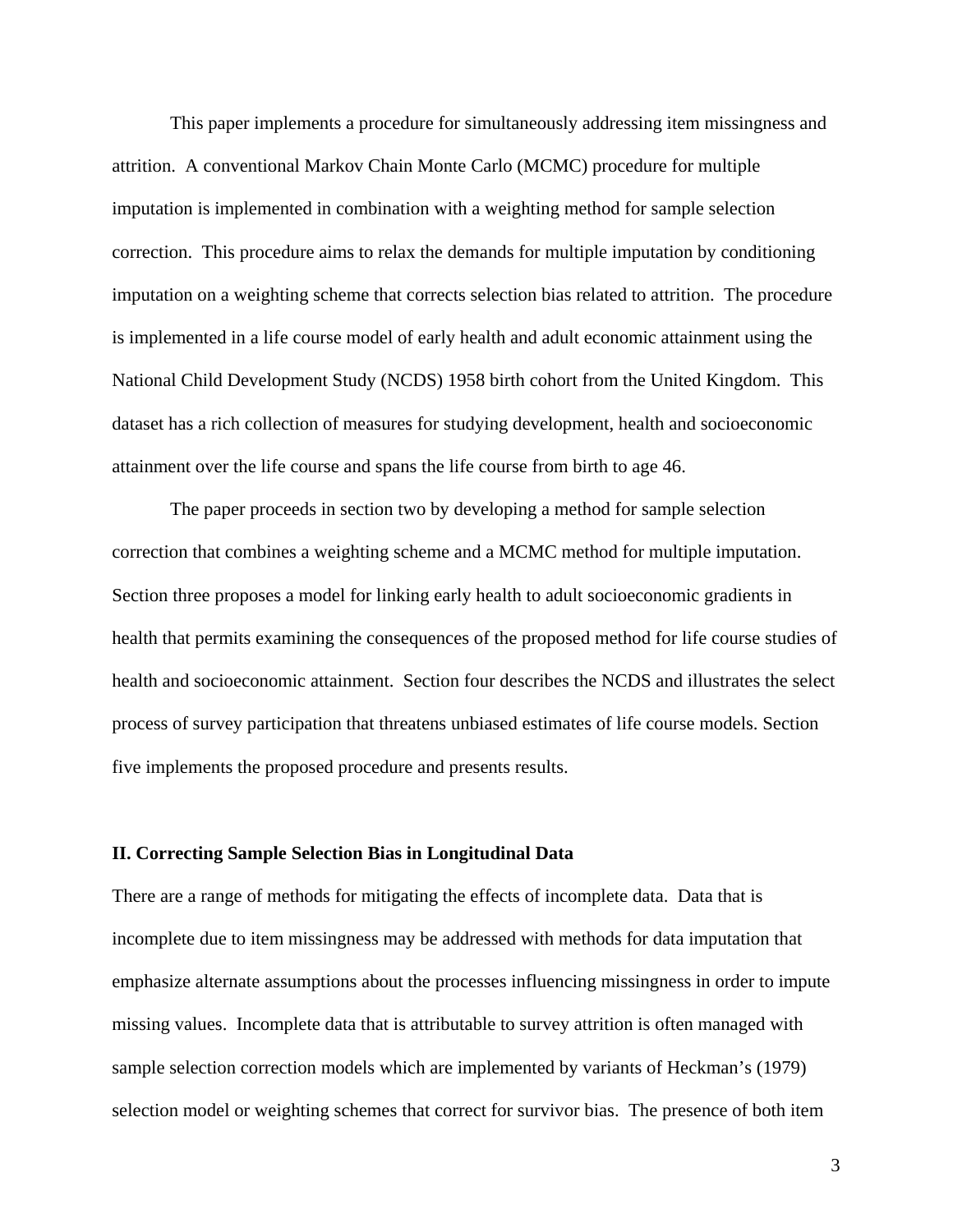non-response and attrition implies a disparate set of causes underlying the observed pattern of missingness. For instance, behavioral responses to participating in a survey which relate to the opportunity costs of time and geographic mobility characterize an attrition process that may share little in common with the factors underlying item missingness in measures of individual income. However, the information that is used in the separate methods for correcting these two classes of incomplete data often makes use of separate sets of information. Many methods for studying attrition are limited to using information from sampling frames or the data collection process while imputation methods include the additional information collected in the survey. Depending on the distribution of item missingness and attrition, the presence of multiple causes of missing data presents an opportunity to take advantage of the information revealed in these different processes to correct the resulting threats to unbiased estimation.

Despite the acute concerns over the scope of both item missingness and attrition in longitudinal studies, methods for addressing incomplete data in longitudinal studies often adopt partial solutions. While methods for multiple imputation have been recently introduced in epidemiologic studies with longitudinal data, these methods are commonly implemented to manage both types of incomplete data without accounting for the different underlying reasons for incomplete data. By contrast, traditional weighting methods are often implemented in the absence of procedures for correcting item missingness. Yet, the benefits of correcting selection bias that is related to attrition may be severely limited without mitigating the effects of missing data. Adapting both of these ex-post methods for managing incomplete data in order to simultaneously account for the biases due to item missingness and attrition presents a feasible approach for improving efficiency and minimizing the consequences of selection bias.

The proposed method incorporates a weighting scheme for correcting sample selection bias due to attrition with a method for multiple imputation. The first step in this procedure is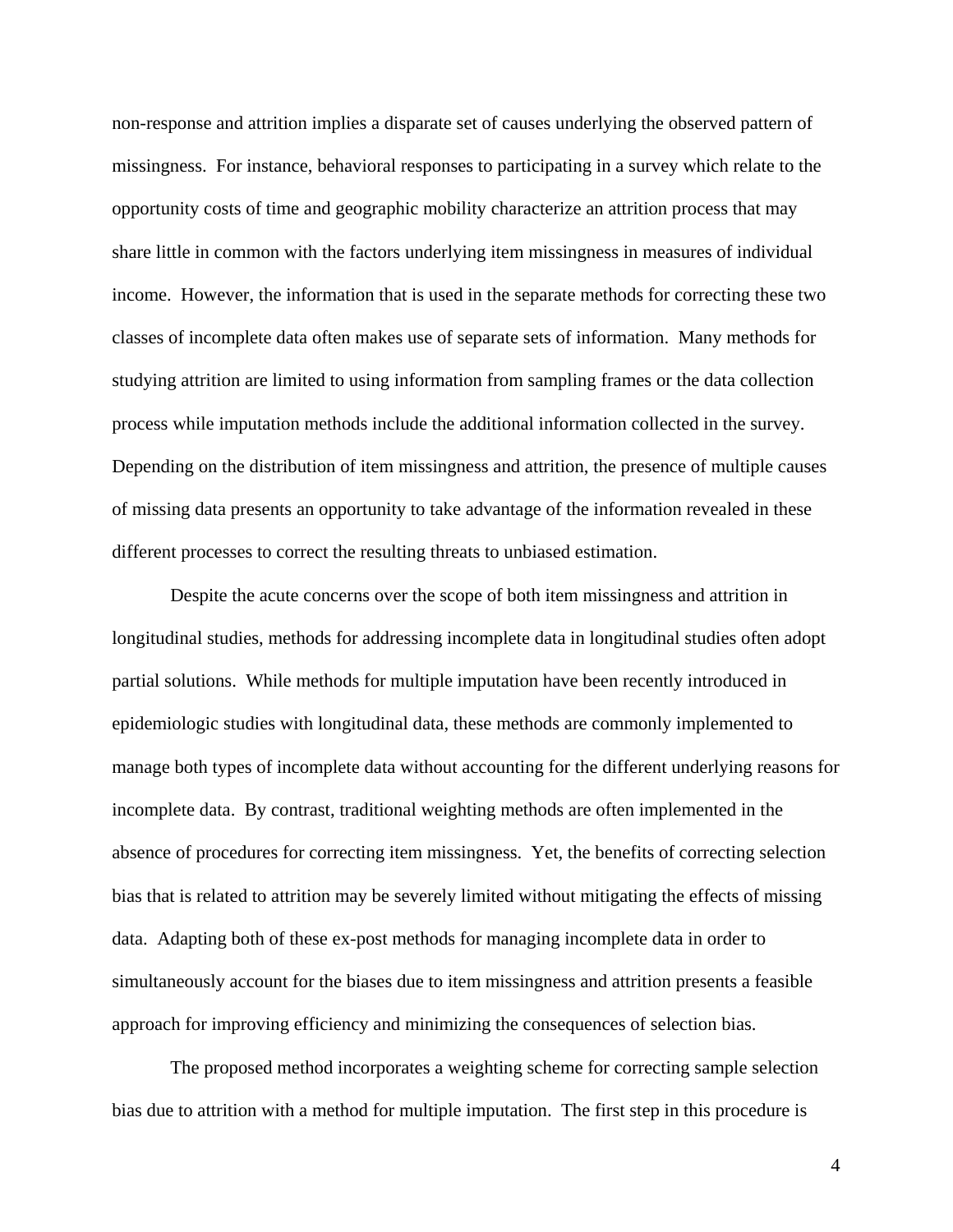defining a weighting scheme for attrition. A multiple imputation procedure is then implemented with the resulting weighted data in order to condition the imputation of missing values on the selection correction.

# *Sample Selection Correction*

An inverse probability weighted (IPW) estimator is adopted and applied to the ordered probit model (Woolridge 2007) for health at age 46 that is developed in the next section. This estimator is implemented by first defining a sample selection model for estimating predicted probabilities of survey participation.<sup>1</sup> These probabilities are defined for each wave of the survey. A general formulation for describing participation in a survey over time relates individual characteristics at the baseline survey and during the course of the study to individual participation:

$$
f(p_{it}) = \sum_{c=1}^{C} \beta_c x_{ci} + \sum_{m=1}^{M} \sum_{k=0}^{t-1} \lambda_{m,t-k} z_{mi,t-k}
$$
 (1)

The probability of participating  $(p_{ii})$  is defined for baseline individuals  $i=1, ..., n_0$  at any wave *t* in the survey. This probability is equivalent to the average response rate,  $E(r_{it})$ , where  $r_{it} = 1$  if individuals participate in the survey and 0 otherwise. Two sets of covariates distinguish the selection process. Individual characteristics  $x_{ci}$  measure attributes at baseline which reflect a stable underlying propensity to participate. Individual characteristics  $z_{mi,t-k}$  for  $m=1,...,M$  are measured from wave *t* to baseline and capture changes over time in both the types of measures that are available and in individual characteristics. A central assumption in this framework is that the selection process for participation in the survey is a function of observed measures.<sup>2</sup>

<sup>&</sup>lt;sup>1</sup> The IPW estimator is described in Appendix 1.

 $2^2$  See the appendix for further discussion of this assumption.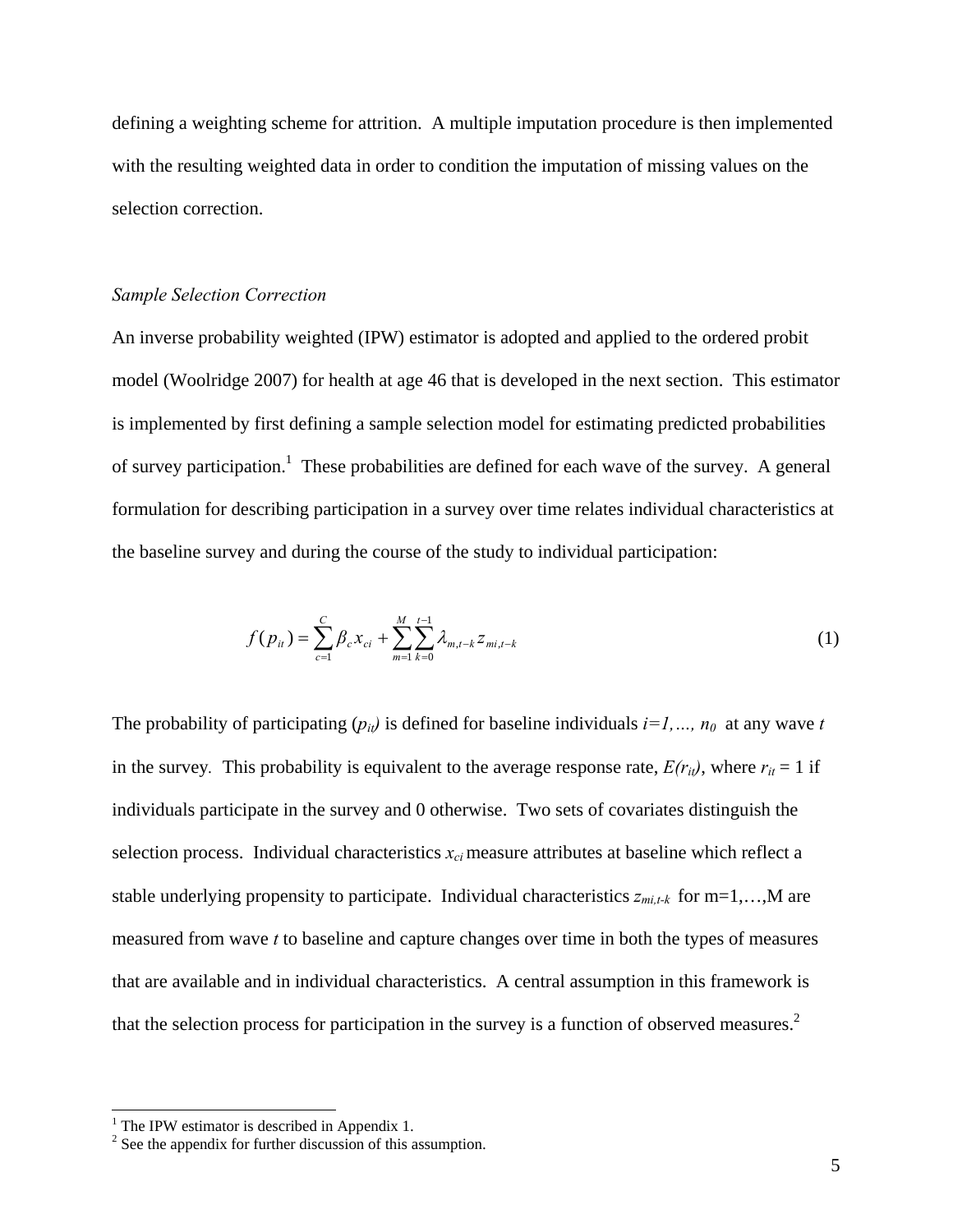Longitudinal data that spans distinct life course transitions are ill-suited for the selection model in Equation 1. One main problem is that respondents are subject to change over long or critical periods of the life course that may be consequential for response probabilities. The above formulation is often estimated with a random effects model (Woolridge 2007). However, longitudinal studies that begin in childhood, such as the NCDS, are particularly vulnerable to the consequences of child development for obtaining stable measures of individual characteristics. Changes in individual characteristics and personality are likely to have time varying effects on the probability of participation that are correlated with the effects of the standard measures of individual development and socioeconomic attainment. In the absence of a reliable set of measures in  $x_{ci}$ , Equation 1 reduces to the set of time varying characteristics that is less easily adapted for a random effects estimation. The second related problem is that there are few variables in longitudinal surveys with constant measures over the life course. Health measures such as weight, height and self-reported health assessments have maintained reasonable constant measures over most longitudinal studies. By contrast, measures of schooling achievement, behavior and indicators of socioeconomic status often undergo extensive changes over the course of a longitudinal study.

An alternative approach estimates a variant of Equation 1 for each wave of the survey. In this case, the sample at risk of attrition is the sample in wave *t-1,* rather than the baseline sample.

$$
f(p_{it}) = \beta_0 + \sum_{m=1}^{M} \sum_{k=0}^{t-1} \lambda_{m,t-k} z_{mi,t-k} + \mathcal{I}\{t > 2\} * \sum_{k=2}^{t-1} \alpha_{t-k} r_{i,t-k}
$$
(2)

Equation 2 includes current and prior measures of individual characteristics in *zmi,t-k* and allows the variables measuring these changes to vary over time. Indicators for participation in prior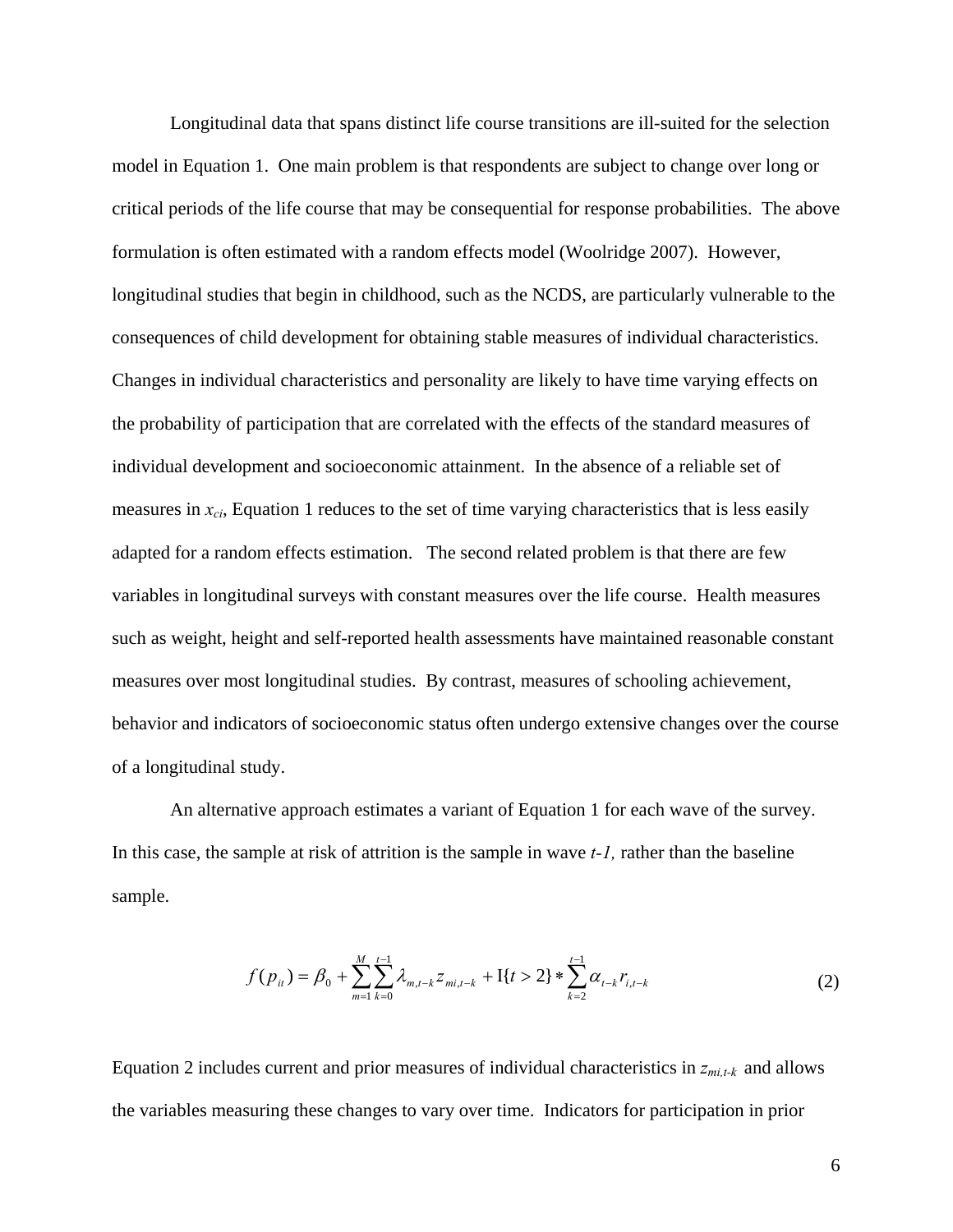waves are also included as controls to account for the potentially distinct probabilities for participation between respondents who repeatedly drop-out and return to the sample and individuals for drop-out and never return.

Equation 2 is estimated as a set of probits for participation across the seven waves of the NCDS. The second step in implementing the IPW estimator is applying the resulting predicted probabilities to define probability weights that may be incorporated in the maximum likelihood estimation of the ordered probit model for health. The inverse of the predicted probability of participation estimated from Equation 2 is introduced to the estimated model as a set of probability weights for the full dataset. Since estimation of a life course model includes measures from across the waves of the survey, the weights are cumulatively constructed across the participation probits for each wave (Contoyannis, Jones and Rice 2004).

#### *Multiple Imputation*

The multiple imputation procedure adapts a Markov Chain Monte Carlo method for imputation (Rubin 1976, 1987) with a sequence of regressions for multiply imputing missing values (Raghunathan et al. 2001). The central assumption in this procedure is that missingness is ignorable after accounting for attrition. This requires that missingness for each variable does not depend on the value of the missing item after conditioning on the observed values of other available covariates in the data. Any parameters which may govern missingness may also not be related to the parameters in the models of interest. Irrespective of whether the pattern of missingness in the data is monotonic, each variable with item missingness is estimated using a large set of variables. This set includes the full set of covariates from the estimated model of interest. An additional auxiliary set of variables is included that is determined by a sequence of multivariate analyses for item non-response probabilities in the main covariates of interest. For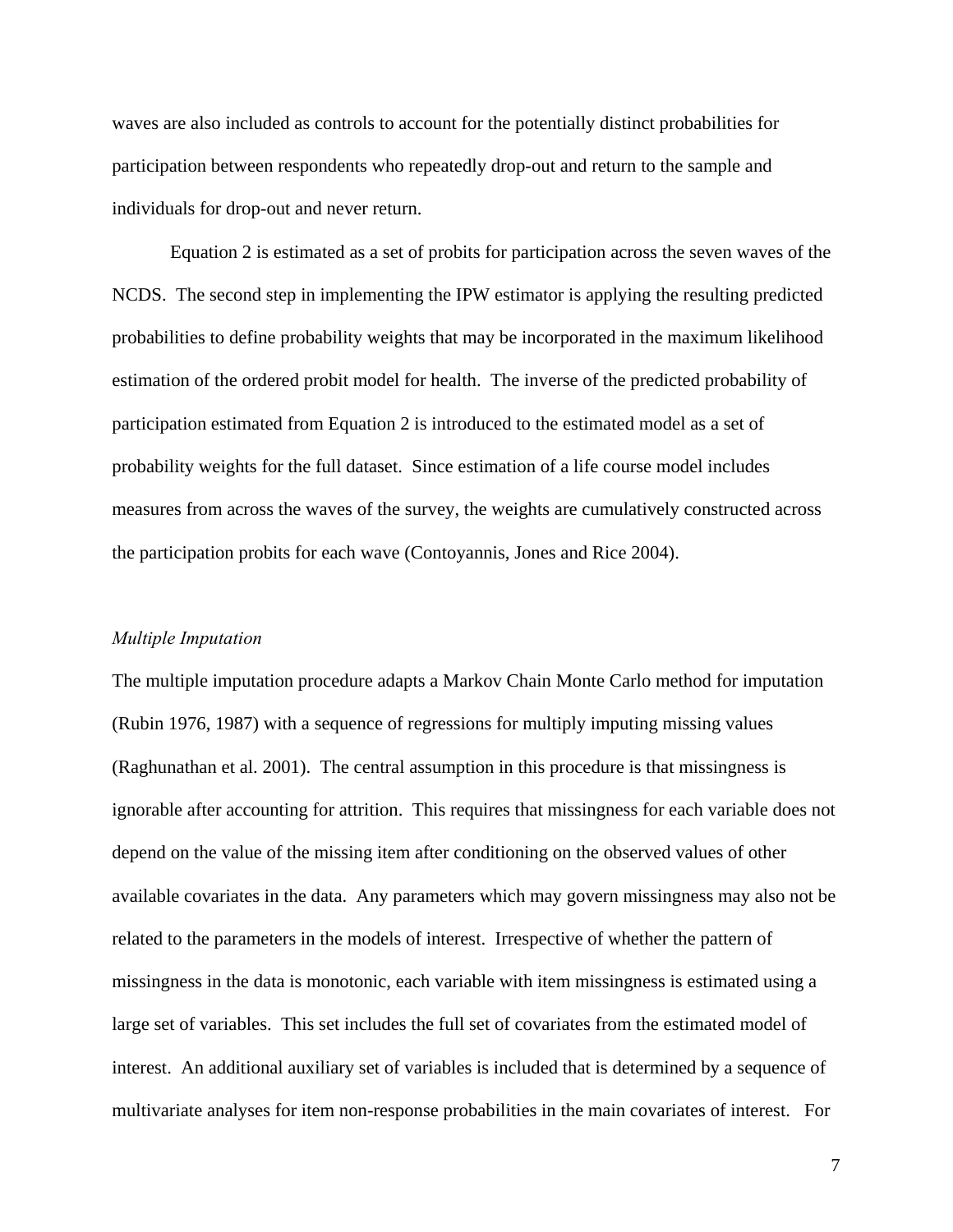each covariate with missingness, a sweep over a large set of variables available in the NCDS was undertaken in a model search exercise that aided in identifying a corresponding set of auxiliary variables. Each variable in the resulting dataset is then estimated with an appropriate model depending on whether the variable is categorical, count or continuous. Normalizing transformations are undertaken for several variables where necessary. The estimated coefficients are used to generate predicted values which are then used in the estimations for the remaining set of variables. Assuming that the chosen covariates may be characterized by a multivariate normal distribution, stochastic variation may be introduced into the predicted values which corresponds to the predicted error distribution for each regression. This process is continued until all variables with missingness have predicted values.

The uncertainty in model parameters is incorporated by repeating these predictions multiple times and making draws from the posterior distribution of the parameters for all the underlying models. For each set of model estimates, the result is an iterative process between random draws of parameters (conditional on the data) and random draws of the missing data (conditional on parameters). This iterative process continues until the values of parameters stabilize, reflecting convergence in the estimated set of model parameters. This entire procedure is repeated one thousand times to generate a single dataset. The optimal number of datasets created by this procedure is determined by the convergence of the estimated between-sample variance of the main coefficients of interest.

All of the empirical analysis is undertaken with a resulting set of ten datasets. Consequently, descriptive statistics reflect sample statistics that are averaged across these multiple datasets. Variances for all statistics are corrected to account for both within-sample and between-sample variances. Estimating models with these multiple datasets requires similar corrections for estimated coefficients and variances to account for the within- and between-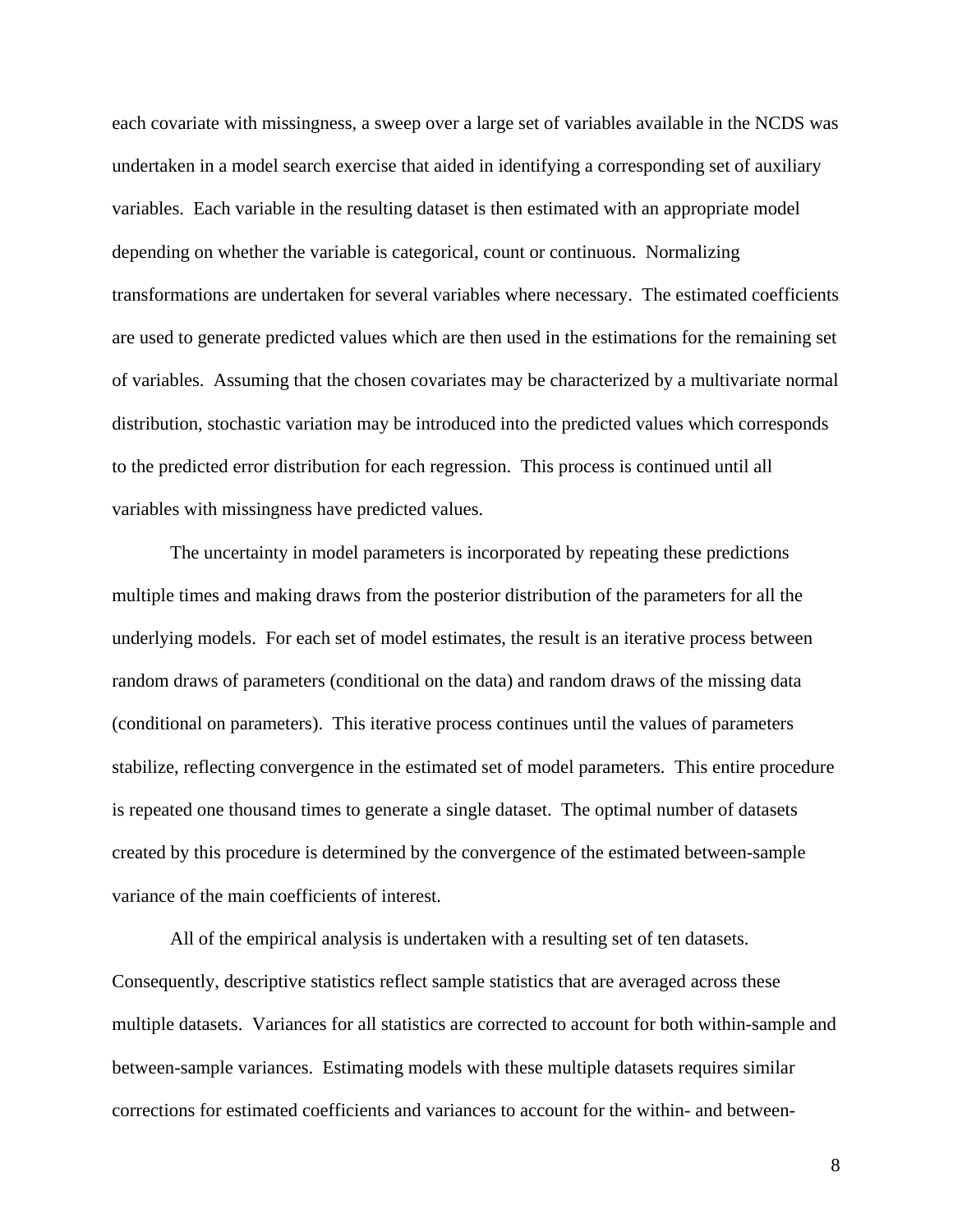sample variances. While multiply imputed values are generated for missingness in all variables, the imputed values for health and socioeconomic status at age 46 are not included in the sample used for the analysis.

# **III. Health and Socioeconomic Attainment over the Life Course**

This method for mitigating the effects of attrition and item non-response is implemented with an empirical framework that relates early health with the inputs for lifetime socioeconomic attainment. A model of health attainment over the life course is developed to describe early health effects in socioeconomic and health attainment. The proposed model extends Grossman's (1971) original formulation of health production by adapting Cunha and Heckman's (2008) framework for human capabilities development and emphasizing cognitive and non-cognitive skills in the accumulation of health and socioeconomic attainment. The model builds upon Todd and Wolpin's (2007) general formulation of cumulative attainment and remains agnostic about the precise processes underlying skills development.<sup>3</sup> Individual health status at age 46 depends on trajectories of health and socioeconomic attainment over the life course.

$$
H_x = H_x(h_o, S_{x-1}, I_{x-1})
$$
\n(3)

 $S_x$  and  $H_x$  represent individual socioeconomic position and health status at age x.  $I_{x-1}$  is a vector of human capital and health status inputs in the age interval  $(x-1, x)$ , and  $h_0$  is a vector of traits that individuals acquire at birth which are beneficial for maintaining good health, but which are unobserved. Inputs may assume negative values in the case of adverse health shocks like negative exposures and trauma. Such a general formulation may include unobserved inputs and traits such as parents' time investments and genetic frailty and is readily adaptable to different

 $3$  The full theoretical framework is developed in Palloni, White and Milesi (2009).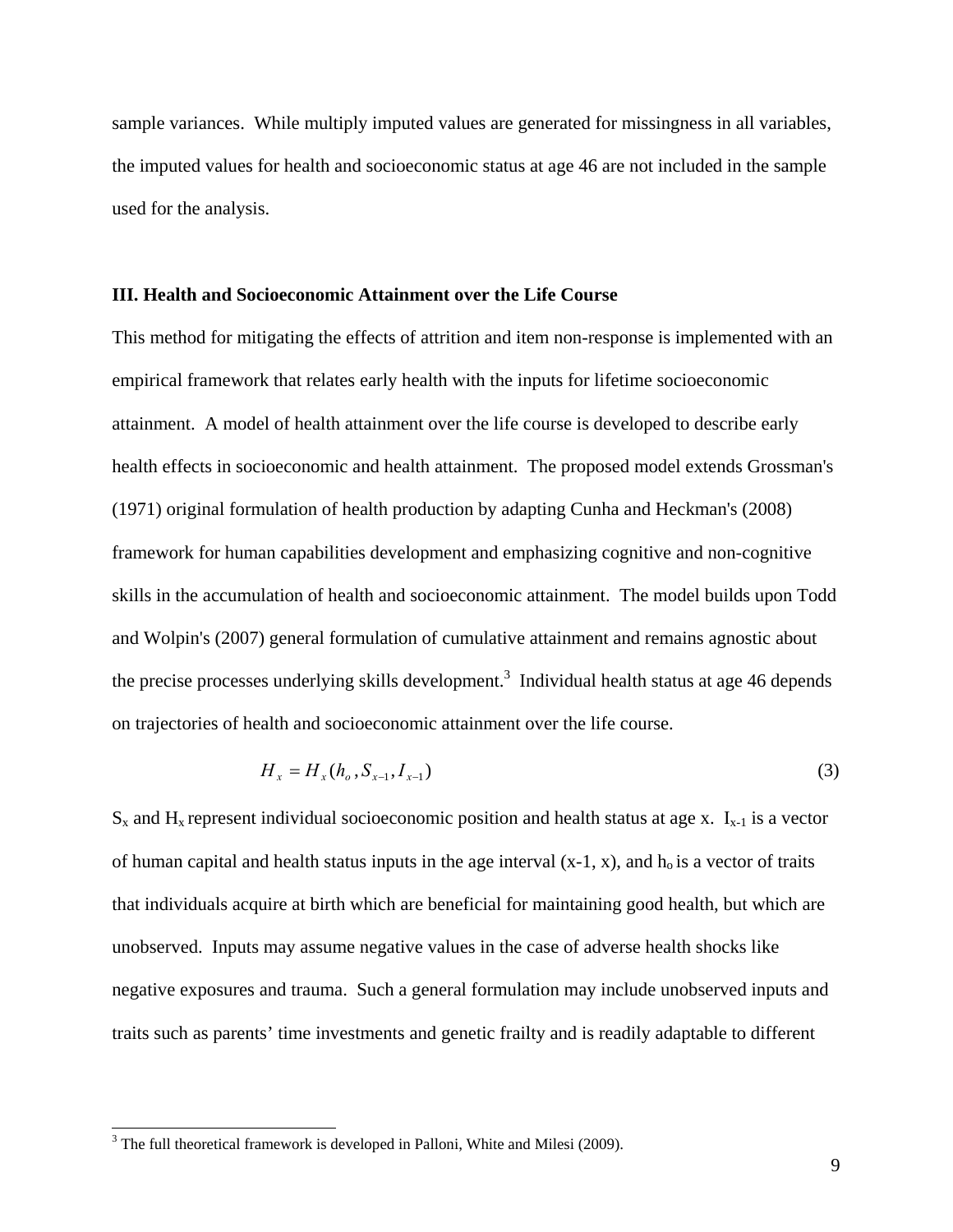datasets varying in the availability of measures of inputs, attainment, traits and proxy indicators of traits as well as in the frequencies of observations over the life cycle.

Adult health in the NCDS is measured with respondent's self assessments of overall health condition. This measure is reported by a four point scale reporting excellent, good, fair and poor health. This four point measure reflects a latent measure of underlying health and is estimated with an ordered probit approximation of Equation 3:

$$
P_{ij} = P(H_i = j) = \Phi(\mu_j - X_i \beta - \varepsilon_i) - \Phi(\mu_{j-1} - X_i \beta - \varepsilon_i)
$$
\n(4)

The main measures of attainment are social class at age 42 and self-reported health status at age 46. The lagged effect of socioeconomic status is adopted in order to mitigate the possible reverse effects of health on socioeconomic status. Given the increasing risk for adverse health events with age, limiting the observations of adult attainment to measures in middle adulthood implies smaller estimates of adult health gradients during this period of adulthood. However, truncating the life course at age 46 also further minimizes the potential bias due to the likely increase in effects of health on socio-economic status and heterogeneity during late adulthood. Given the changing rate of women's labor force participation in the United Kingdom during the 1980s, the sample is limited to men in order to minimize the consequences of corresponding changes in the measurement of individual socioeconomic status during adulthood.<sup>4</sup>

An indicator of low birthweight is adopted as the first measure for early child health. Birth weight is determined by both intrauterine growth and gestation length, distinct clinical concepts with different underlying causes which have been associated with different health

<sup>&</sup>lt;sup>4</sup> Adult socioeconomic status represents the cohort member's individual status. However, in cases where the cohort member was not active in the labor market, the cohort member's spouse was used as the reference person. Changes in women's labor force participation would imply changes in the reference person reflected in the socioeconomic status measure. The large changes in women's labor force participation imply that changes in the socioeconomic measure across waves could reflect the differences in spouses' socioeconomic statuses.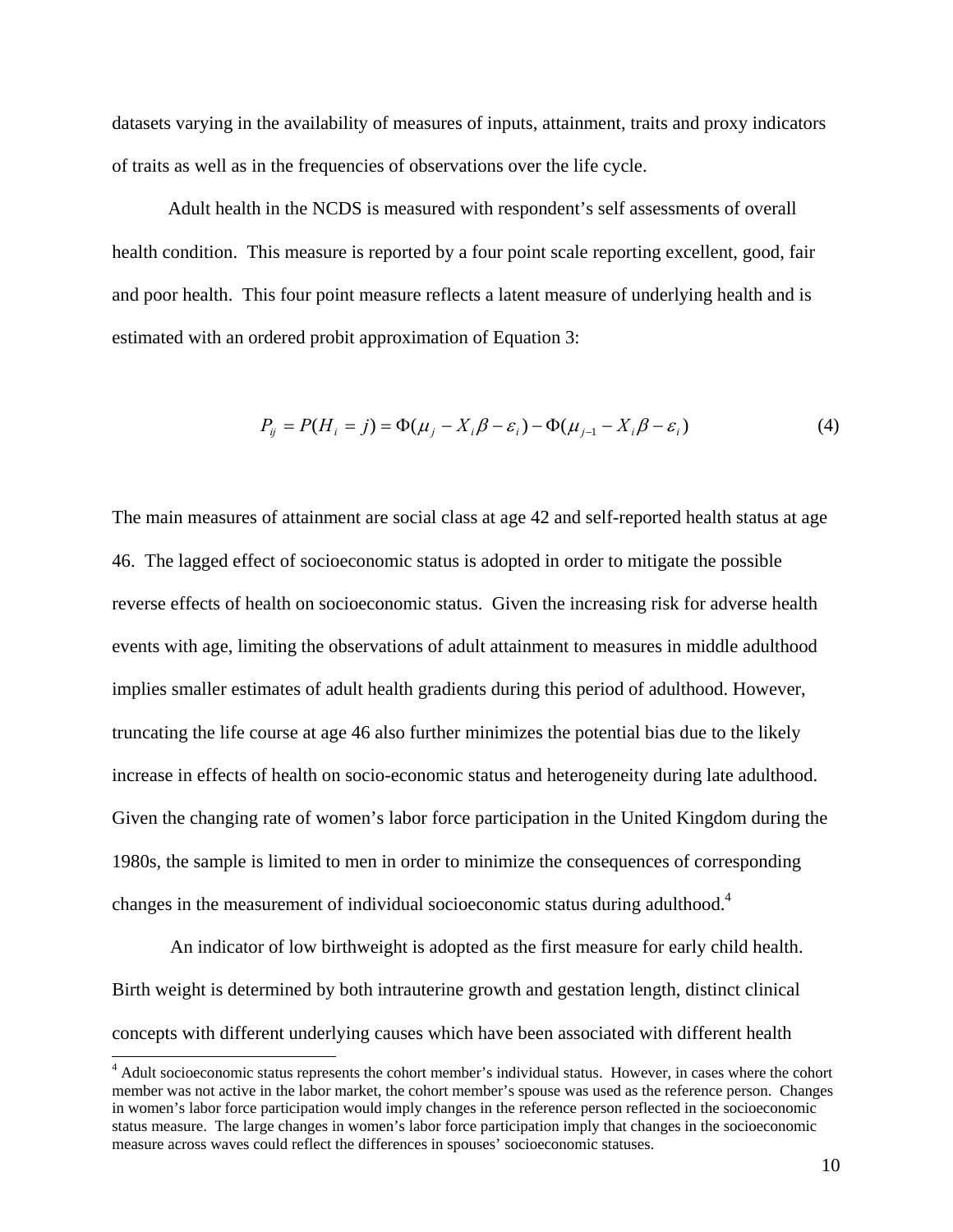consequences in later life (reviewed in Huxley, Neil & Collins 2002; Victora et al. 2008). However, the present analysis is limited to the aggregate effects of intrauterine growth and gestation as they are reflected in the available measures of socio-economic attainment and adult health in the NCDS. Despite this general measure of early health risks mixing differential effects of different underlying causes, the findings are robust to alternative definitions of early child health using different combinations of birth weight and gestation. Additional measures of child health include the numbers of chronic conditions that are reported by expert health assessments at ages 7 and 16.

Measures of mother's health status and family social class at birth are included and may be interpreted as proxy measures for either inherited traits and/or unobserved parent behaviors which may affect child health and schooling. Additional parent behaviors that may reflect efforts to compensate the negative effects of early child health status are not taken into consideration. Such compensating parental investments have well known effects in offsetting the consequences of early health and are likely correlated with measures of family socioeconomic background. In the absence of accounting for such effects, the reported estimates approximate lower bounds of early health effects in the presence of such parental behaviors.

The main pathways of interest linking early health to adult attainment are the cognitive and non-cognitive skills which, jointly with educational attainment, have been shown to be important predictors of adult labor market outcomes and socioeconomic status. An aggregate measure of mathematics, reading and writing scores at age 11 is adopted to reflect student achievement. Student behaviors which may enhance learning in school are reflected in a measure of teacher behavior assessment. This measure assesses student ability to follow instructions, complete tasks and cooperate with classmates.<sup>5</sup>

 $<sup>5</sup>$  Additional descriptions of the measures adopted for the model estimation are detailed in Table 1.</sup>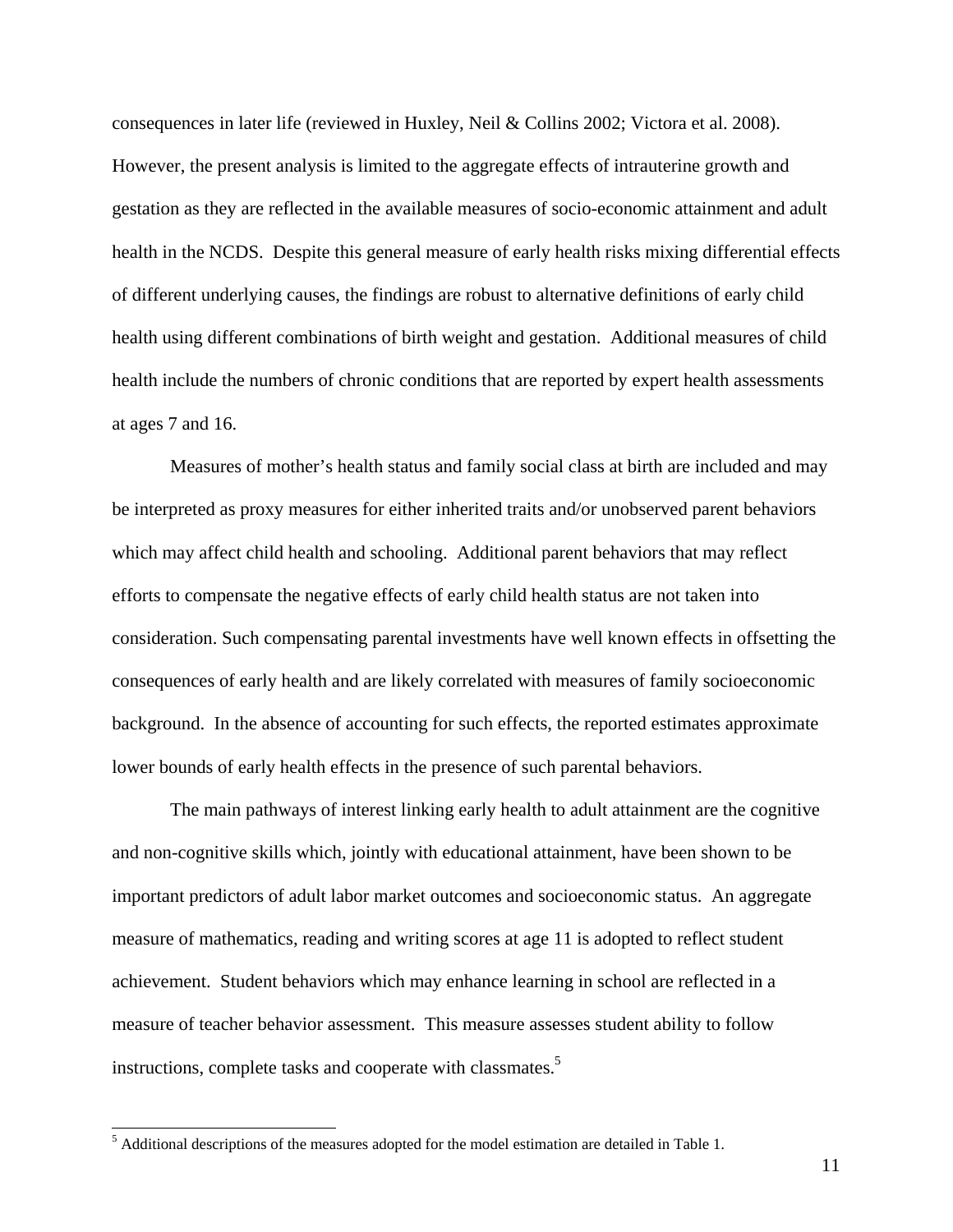Given these available measures in the NCDS, the estimated ordered probit specifies health at age 46 as a function of a set of socio-demographic measures (*X*) collected over all seven waves, prior attainment and the baseline proxies for individuals' inherited endowments of health:

$$
H_{i46} = \sum_{w=0}^{7} X_{iw} \lambda_w + gS_{i42} + \beta_{46} h_{i0} + e_{i46}
$$
 (5)

There are numerous possible relations which may be included in a model of attainment over such a wide span of the life course. However, to emphasize the effects of early life health on subsequent socioeconomic attainment and the consequences for adult socioeconomic gradients in health, the estimated model emphasizes early health and the acquisition of skills for socioeconomic attainment. The effect of lagged socioeconomic status *(g)* represents the measure of the socioeconomic gradient in health. This coefficient constitutes the main measure of interest for evaluating the consequences of early health for adult outcomes in the presence of selection bias.

# **IV. Attrition in the BCS**

The NCDS is a longitudinal survey that follows a sample of individuals born during a single week in 1958 in England. The study collected extensive information about child health, development, educational attainment and continues to collect measures of adult labor market activities. The baseline measure at birth has been followed by seven waves up to age 46. This cohort provides an ideal sample for assessing the scope of sample selection bias in models of socio-economic status and health over the life course. The NCDS has among the widest coverage of the life span among longitudinal studies including measures of child development. Measures of child development and health were independently reported by teachers and health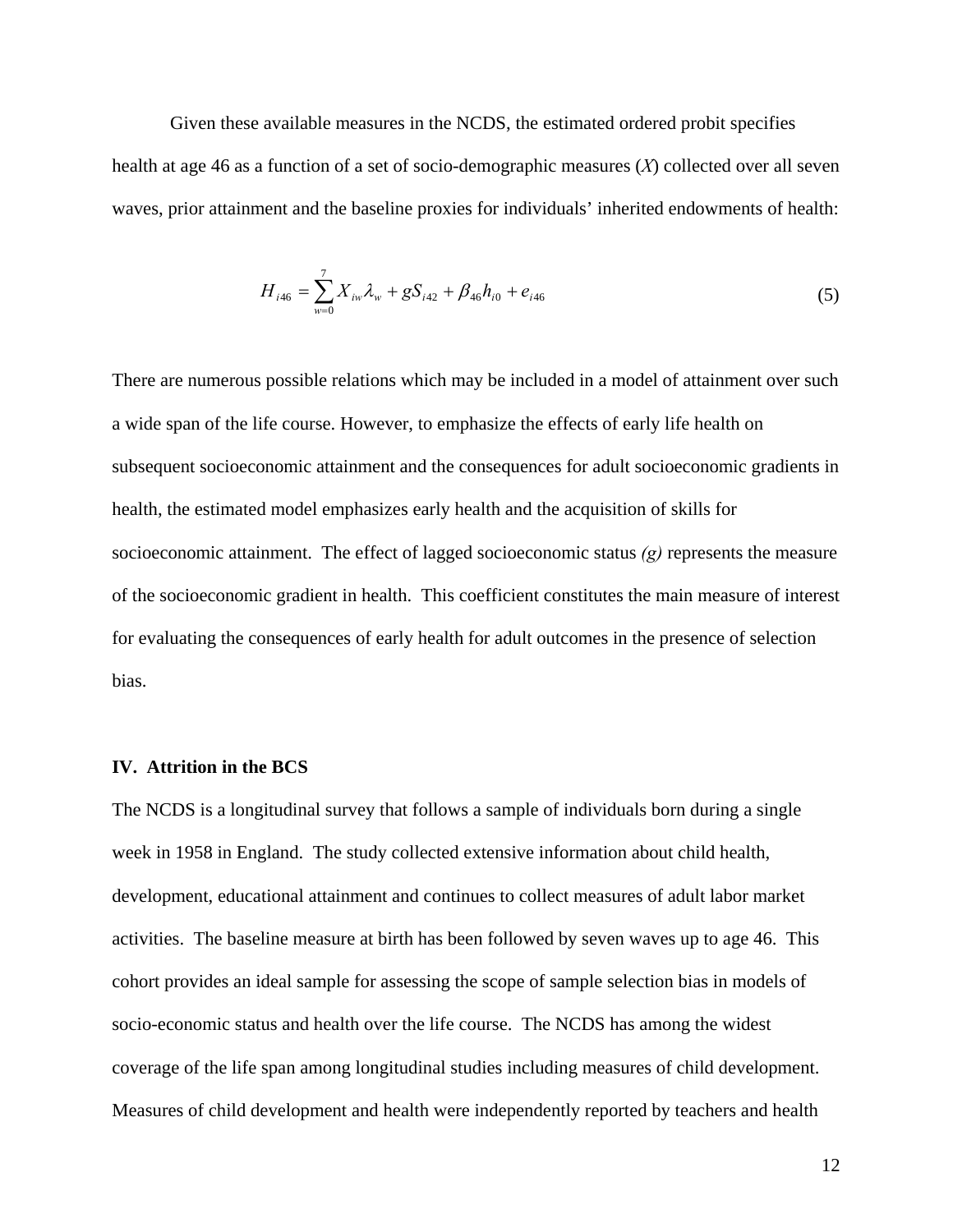professionals and have repeated measurements during childhood. The extensive set of measures include birthweight, gestation and mothers' obstetric outcomes as well as adult socioeconomic outcomes and self-assessed health status. The main variables that we consider are described in Table 1. The steep socioeconomic gradients in health that may be observed in the NCDS also present ample variation in health and socioeconomic status for testing life course hypotheses of human development. Figure 2 presents the bivariate relationship between the probability of reporting fair or poor health and individual current socioeconomic status. Gradients are evident during all periods and the slopes display a gradual steepening over time.

The NCDS has also been the subject of past efforts to identify the magnitude of sample selection bias. Plewis et al. (2004) describe the considerable efforts NCDS managers undertook to minimize survey non-response at all waves of the study and report analyses of the predictors of non-response that were used to inform refreshment sampling. Additional efforts to identify the severity of survey non-response also explicitly evaluated the magnitude of sample selection bias (Hawkes and Plewis 2006). Both studies concluded that the evidence of nonrandom nonresponse could only minimally affect most studies of interest using the NCDS and attribute the refreshment samples with mitigating most concerns about the effects of sample selection. However, they provide little insight into the possible severity of sample selection bias related to health that may be particularly troublesome for studies of health and socioeconomic attainment. Moreover, life course studies that examine early life events are unable to take advantage of the corrective effects from refreshment samples in the NCDS. Both concerns in life course studies require reconsidering the consequences of selection.

A closer look at the patterns of attrition across the waves in the NCDS illustrates the importance of health and socioeconomic attainment in the selective forces influencing the available data. Table 2 reports the changes in sample size and composition across the seven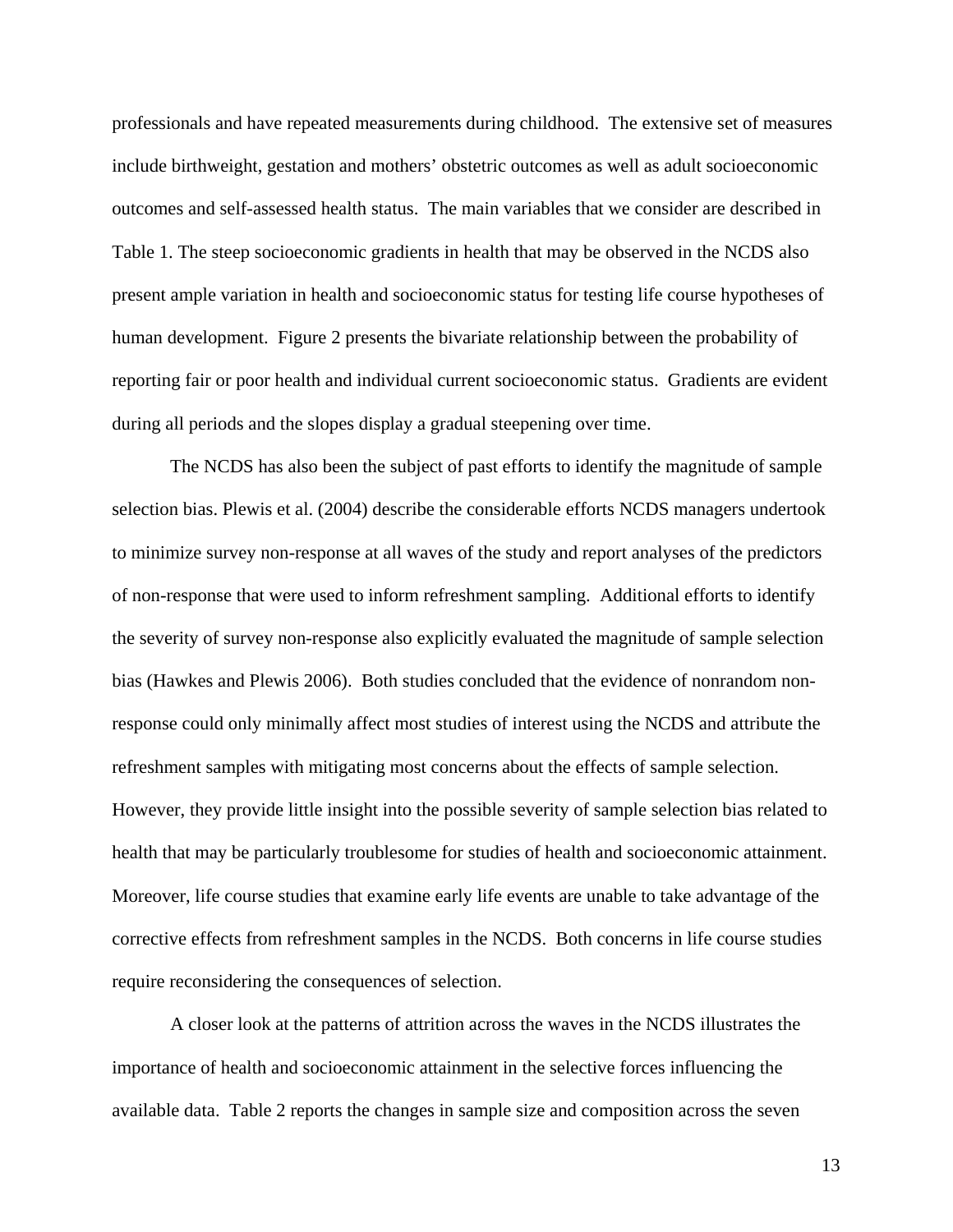waves in the NCDS. The table indicates the number of respondents for each wave and the number of drop-outs that occur between waves. The survival rate is calculated as the ratio of respondents available at time *t* to the baseline sample size. The attrition rate is the ratio of the number of drop-outs between waves *t* and *t-1* to the sample of respondents in wave *t-1*. Both rates include respondents who attrited in prior waves and then returned to the sample. Such survey churning constitutes substantial shares of the sample across the seven waves, accounting for as much as 36 percent of the respondents present in Wave 7. Attrition rates are variable across waves but display the largest changes between baseline and wave 1 and when cohort members reach ages 23 and 33 in Waves 4 and 5. Both survival and attrition are plotted in Figure 1A to illustrate the constant decline in sample size over the duration of the NCDS. These high attrition rates amount to a survival rate of 52% by Wave 7.

Table 2 also reports the attrition rates for select sub-groups according to the main covariates of interest in life course studies of health and economic attainment. Corresponding trends in attrition by these covariates are plotted in Figure 1B. The differences in attrition rates across these characteristics begin to illustrate the patterns of selection over the NCDS survey that may be consequential for studying outcomes at Wave 7. While women and men display similar trends in attrition across waves, women have substantially lower attrition rates in every period except Wave 3. The differences by birthweight status are larger. Individuals born low birthweight attrite between baseline and Wave 1 at nearly triple the rate of individuals with normal birth weight. Most of this gap is attributed to a 4.95% child mortality rate in the NCDS that largely occurs between baseline and Wave 1 and disproportionately affects low birthweight cohort members. Higher mortality rates among boys throughout childhood also accounts for approximately half the gap in attrition between men and women over the first three waves. However, low birthweight cohort members who survive childhood drop out at rates that are 14,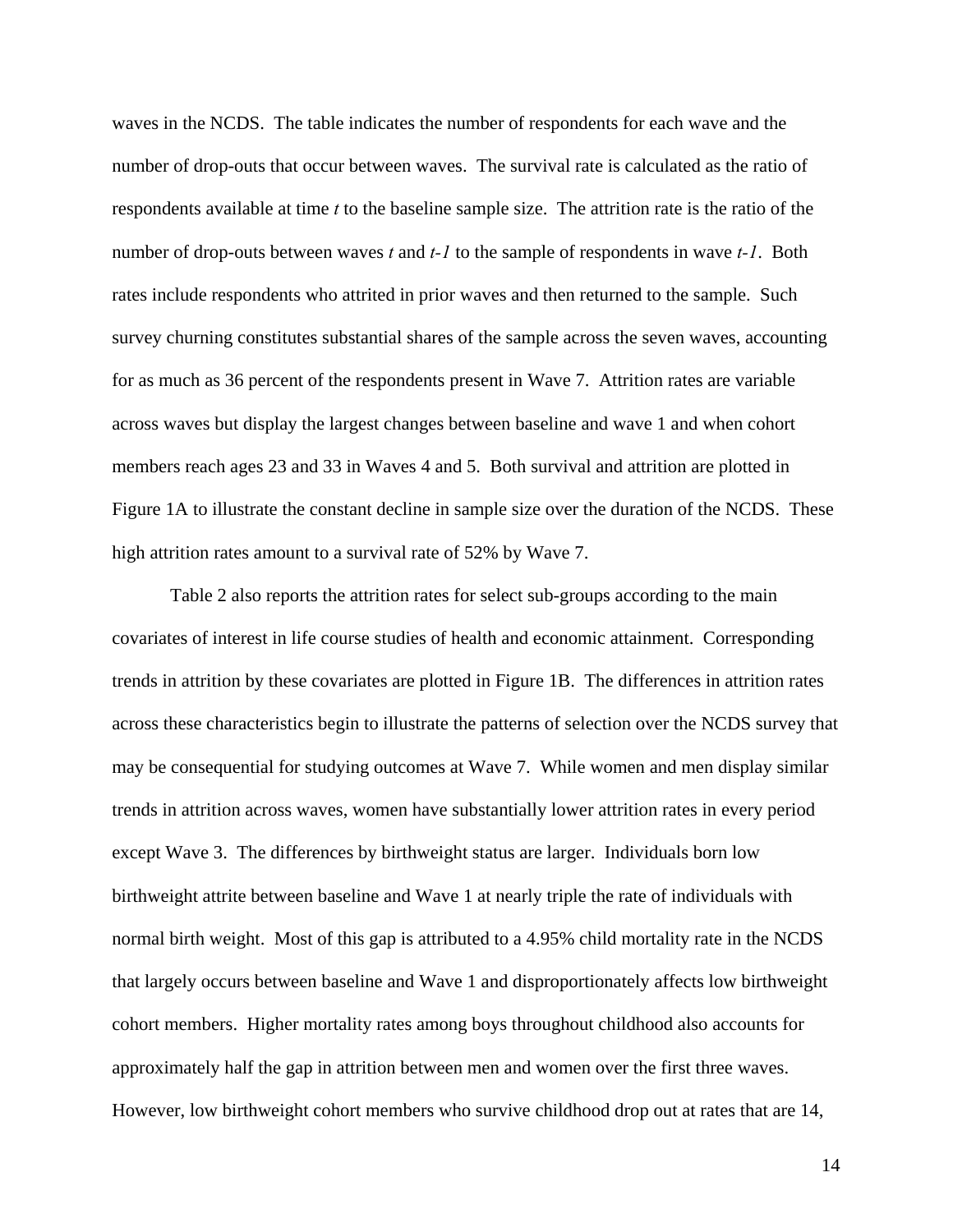24 and 19 percent higher than normal birthweight cohort members at ages 23, 33 and 46. Cohort members with low social class backgrounds also drop out at rates between 38% and 50% greater than individuals from the highest two social classes over all four adult waves. Comparable differences in attrition rates occur between individuals with poor measures of behavior measured in wave 2. Such sustained differences in attrition over the course of the survey result in the substantial differences in survival reported at the bottom of Table 2. These changes in the composition of the sample may severely bias estimates in models relating baseline characteristics to adult outcomes and begin to illustrate the selective forces for survey attrition which are related to early health and socioeconomic status.

Table 3 reports the probit model estimates for participation that form the basis for constructing the weighting scheme. Probits are estimated for the six waves in which the measures that enter the main model for health attainment are collected.<sup>6</sup> The dependent variables for these probits equal 1 if the individual participates in the survey and 0 otherwise. The specifications in Equation 3 model the probability of response as a function of measures from baseline to wave *t-1.* The flexible form for Equation 3 permits adopting different sets of variables over the course of the survey that may reflect changing individual characteristics and life experiences and their consequences for the probability of survey participation.

The table illustrates multiple dimensions of sample selection that pose a mixed set of consequences for standard estimates of life course models spanning birth to middle adulthood. The first panel illustrates the differential probabilities of participation related to sex and family structure during adulthood. While the high rate of attrition among men in Wave 1 is attributed to the differential child mortality discussed above, higher attrition among men reemerges by Wave 5. Marital status and fertility effects also show large significant associations with attrition in

 $6$  Although education attainment was recorded in Wave 4, it was validated with independent administrative records and this validated measure appeared in Wave 5.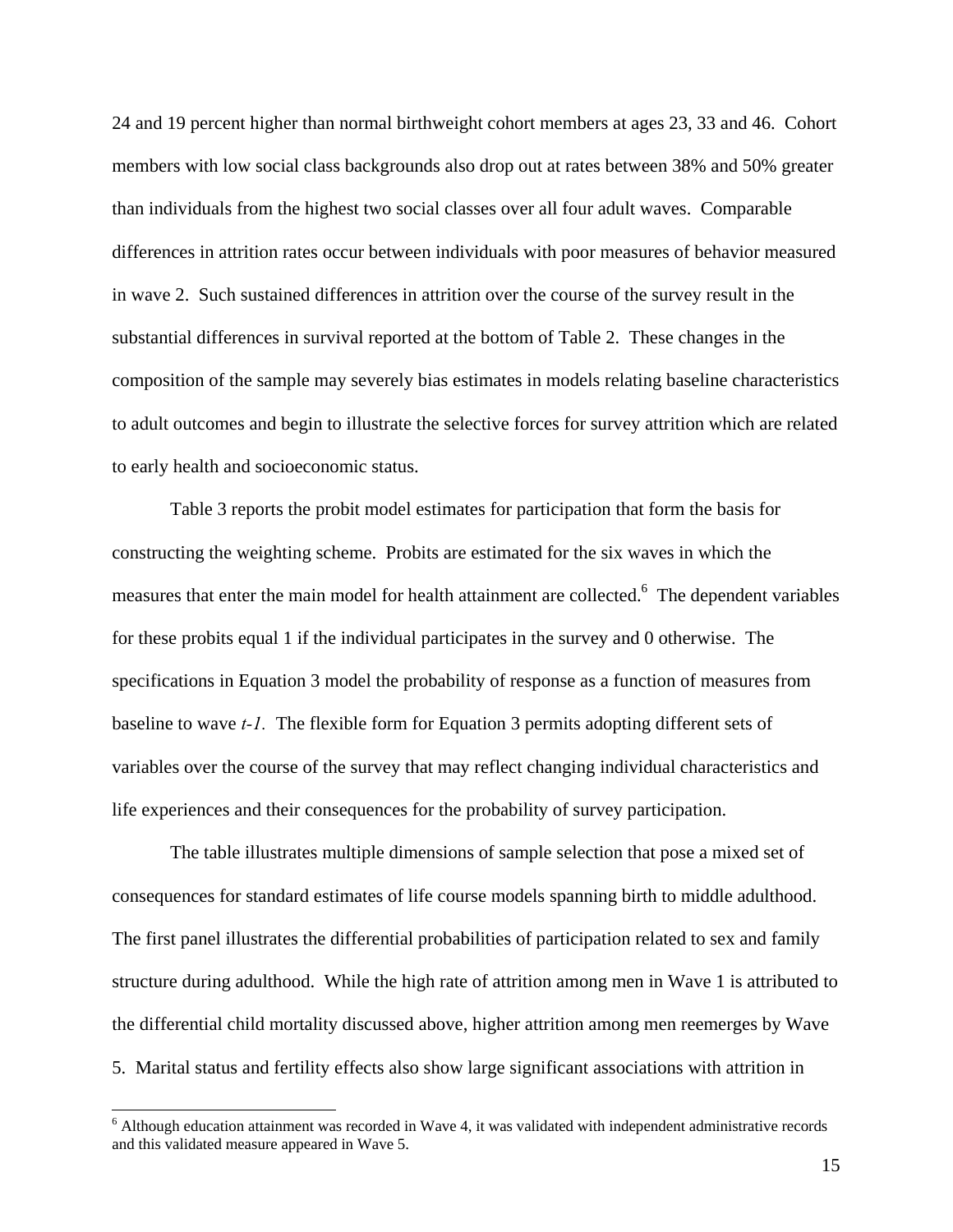Waves 6 and 7. All models include the eleven available indicators for the geographic region of birth and show additional large and significantly higher probabilities of participation for rural regions and Scotland relative to London. The clearest evidence of the selective forces of survey participation are the sustained negative effects of health. Nearly half of the low birthweight status effect may be attributed to the disproportionate rates of child mortality among this population during their first five years of life. While birthweight status does not display direct effects on participation past Wave 1 (not shown), significant correlates which may be along the pathways linking birthweight to later life health show large estimates. The count of chronic conditions at age 7, the number of absent school days due to health and adult smoking intensity and body mass index significantly associate with participation. The aggregate effects over the life course that are implied by these estimates suggest a potentially cumulative nature of selection whereby the growing risks for falling into poor health over the life course is accompanied by a similarly growing risk for survey attrition.

Socioeconomic status and the inputs for educational achievement show similarly large associations with participation, although the effects occur in different directions. Individuals from low socioeconomic background display higher probabilities of participation relative to individuals in the highest socioeconomic category (professionals). By contrast, childhood achievement favors sustained participation—test scores at ages 7 and 11 and educational attainment are both positively associated with participation. Adding further uncertainty to the net effects among these important inputs for later socioeconomic attainment, worse scores of teacher assessed behaviors (maladjustment) are associated with *lower* probabilities of remaining in the sample. In summary, significant differences in participation by sex and family structure and by health and socioeconomic status over the life course illustrates a set of selective forces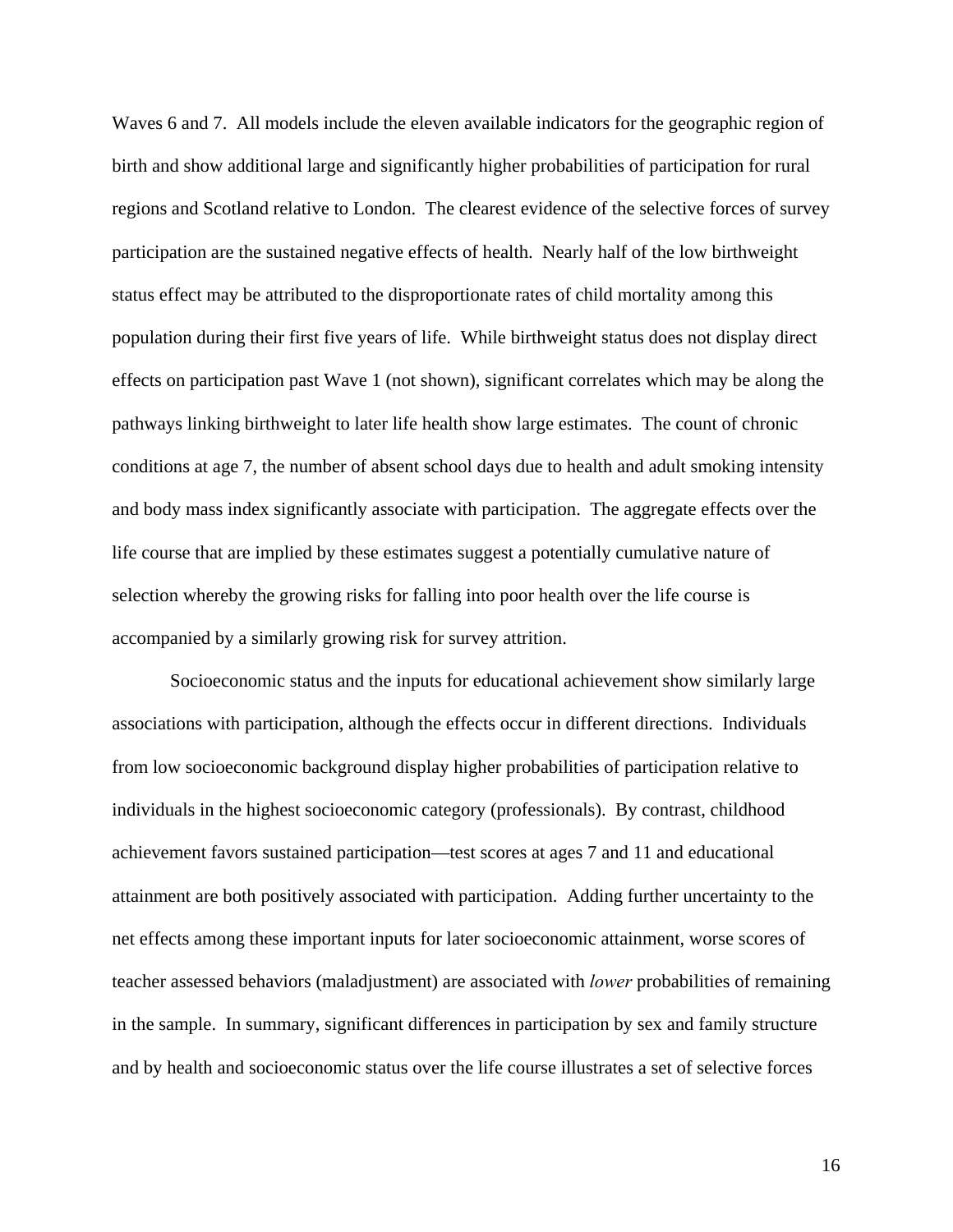occurring along the main dimensions emphasized in extant hypotheses linking health and socioeconomic attainment over the life course.

# **V. Results**

Tables 4 through 6 present the results for ordered probit estimates of self-reported health at age 46. The first table presents the results for an uncorrected sample in which the observations included in the analytic sample are selected by both attrition and item non-response. This case complete sample has a sample size of 1,977 and presents the basis for comparison with estimates from samples which have been corrected for attrition and item non-response.

The unconditional socioeconomic gradient in self-reported health is reported in Model 1. The effects of lagged socioeconomic status are large and show a decline across the six categories. An individual in the lowest category (1) has a probability of poor health relative that is more than twice as high relative to individuals in the highest socioeconomic category. The difference is greatest between the indicators for the two lowest classes (1 and 2), although the decline is significant and apparent over all five indicators. Model 2 demonstrates the importance of educational attainment in mediating the gradient. The attenuation and reduction in both the size of the gradient estimates and the slope over the five indicators is consistent with findings from cross-sectional studies in which respondents report both socioeconomic status and education. Model 3 confirms that the education effect is also robust to family of origin effects. In this case, the estimates from the case complete sample are consistent with Kitigawa and Hauser's (1973) emphasis on the changes in behaviors and socioeconomic trajectories which may be attributable to education among the origins of adult socioeconomic gradients in health.

The remaining models introduce the pathways related to cognitive and non-cognitive skills and childhood health. The significant effect of cognition and its attenuation of the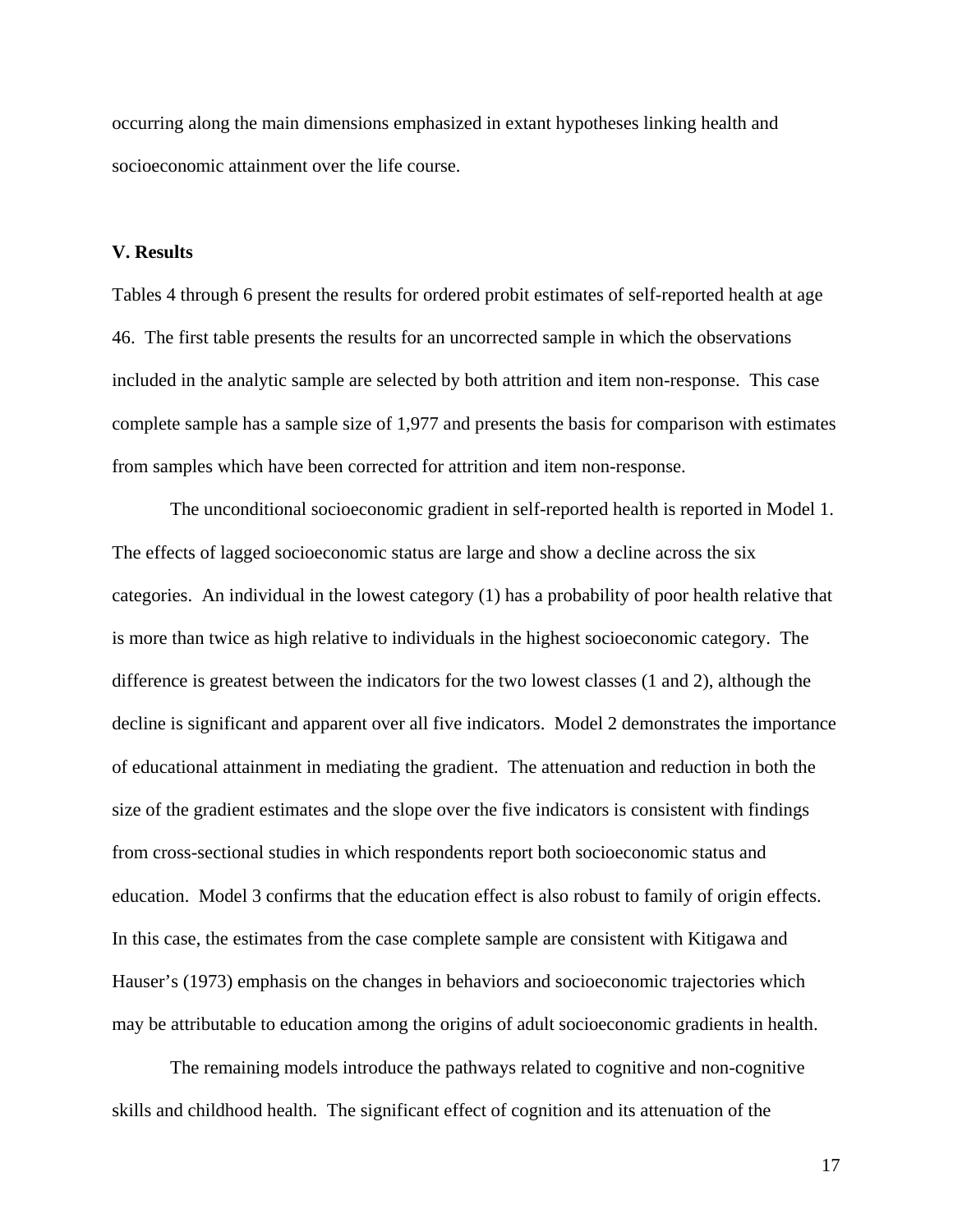education effects suggests that the behaviors and abilities associated with this measure underlie the widely reported correlations between education and adult health. The remaining measures of childhood behavior and chronic conditions at age 7 show modest effects consistent with a broader set of pathways among the origins of adult socioeconomic gradients.

Table 5 reports a comparable set of estimates from a sample which has been corrected for item non-response with multiple imputation. The coefficients and standard errors have been corrected for both within-sample variance and the between-sample variance across the ten datasets generated by the multiple imputation approach. The table includes the mean log likelihoods across the multiple datasets as well as the minimum and maximum values to provide an indication of the variance in the likelihoods. The expected gain in efficiency is evident for many of the estimates across all six models. Accounting for item non-response reduces the magnitude of the socioeconomic gradient for four of the five categories and lowers the effect of the lowest category by approximately 30 percent. Despite the larger magnitudes of the education effects with the multiple imputation sample, education effects account for a smaller share of the socioeconomic gradient, attenuating the effects for only two of the four socioeconomic categories.

The estimates from the multiple imputation sample further suggest different adolescent pathways leading to the adult socioeconomic gradient in health. The effect of cognition is fully attenuated. Combined with the sustained effect of maladjustment, these changes suggest a more important role for maladjustment rather than early achievement for lifetime trajectories of socioeconomic status and health. The modest effects of child chronic conditions at age 7 in the case complete sample are similarly attenuated.

The results for the attrition corrected sample are presented in Table 6. There are two main results. First, there is a further reduction in the unconditional gradient. Model 1 shows not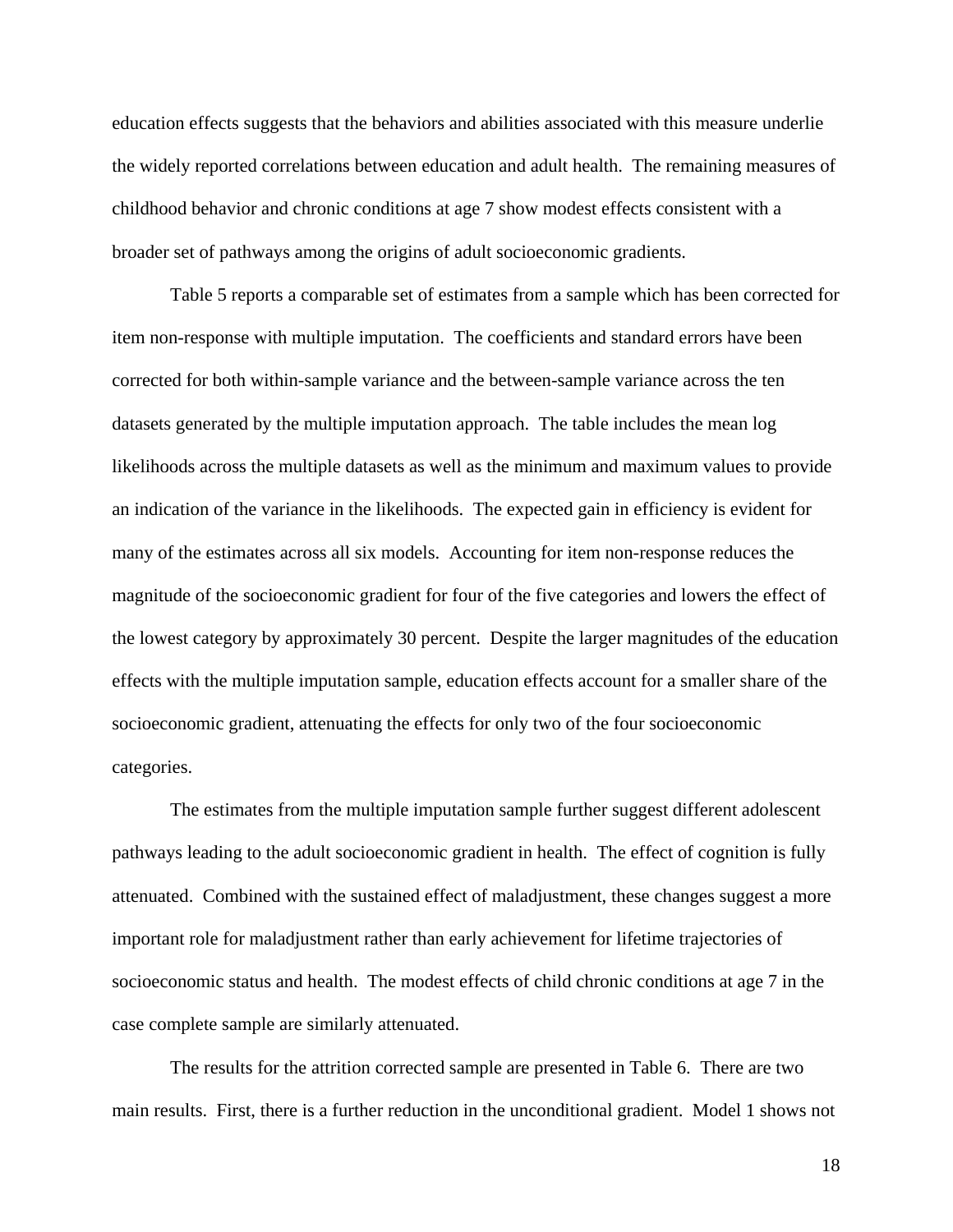only a downward shift in the gradient across the five indicators, but also a modest reduction in the slope. Figure 3 illustrates these changes in the gradient by plotting the estimated coefficients from each of the three samples. Second, there is a reduction in the contribution of education to the gradient. Although the estimates are of comparable magnitude to the effects from the multiple imputation sample, there is an attenuation for only one of the four coefficients for socioeconomic status. Moreover, as in the multiple imputation sample, there is a further increase in the magnitude of the education effects. The remaining effects are comparable to the effects from the multiple imputation sample with only modest changes in the magnitudes for coefficient estimates.

# **VI. Conclusions**

This paper introduces a method for correcting the effects of sample selection bias time that may be attributed to item non-response and survey attrition. The proposed method is implemented with a longitudinal study to examine the consequences that sample selection bias may have for estimates of socioeconomic gradients in health. A life course model for health and socioeconomic attainment is developed that introduces cognitive, non-cognitive and early health pathways among the origins of adult socioeconomic gradients in health. The model is then estimated with an uncorrected sample and samples reflecting corrections for item non-response alone and the combination of item non-response and survey attrition.

The evidence of selective attrition along socioeconomic and health characteristics in the NCDS are consistent with the changes in estimates across the three samples. The reduction in both the size and slope of the gradient is consistent with selective forces over the life course by education and cognition. Further reduction in the importance of education in the relationship between adult socioeconomic status and health suggests that many accounts which attribute adult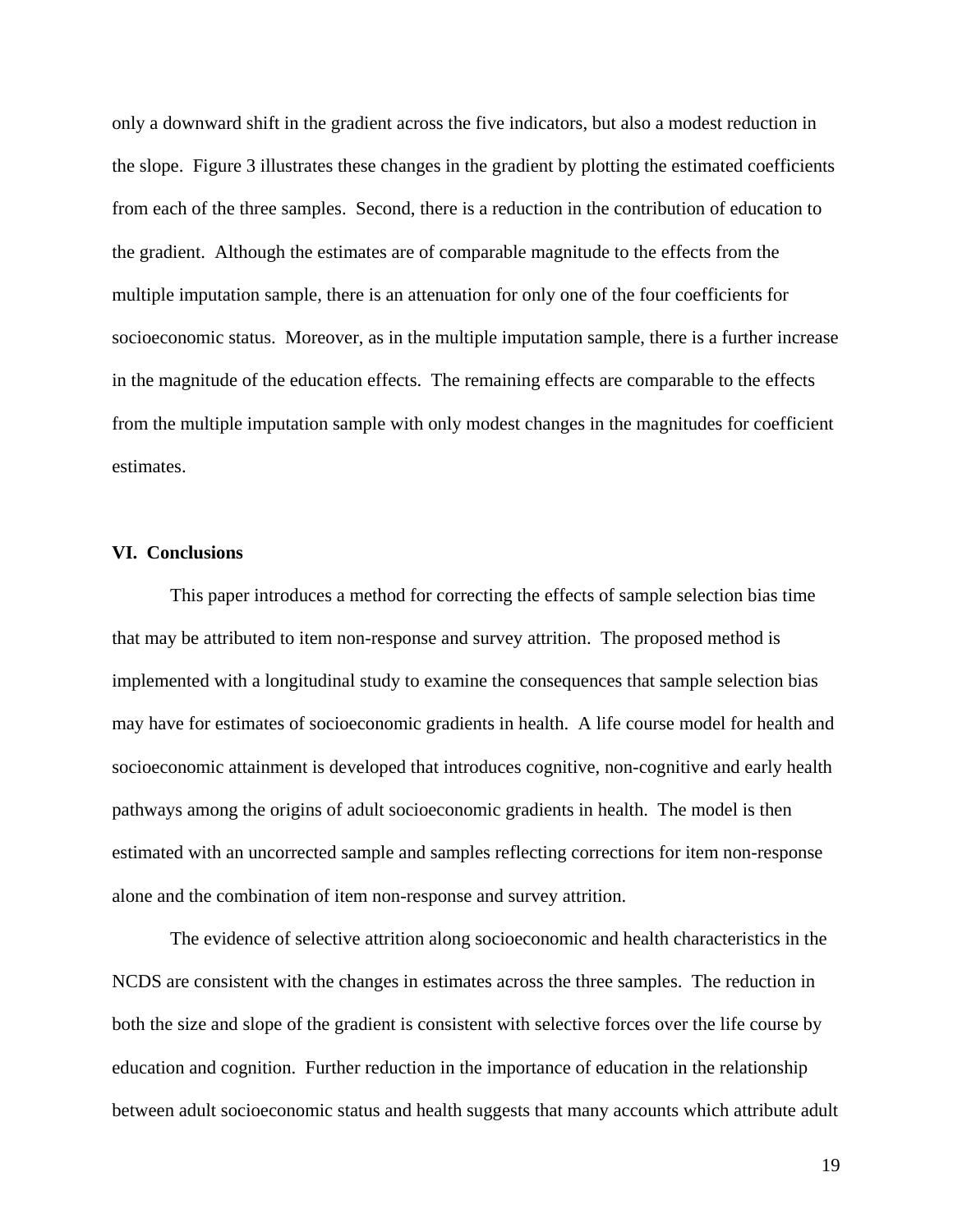gradients to changes in behavior associated with education may also suffer bias. Finally, the reduction in the direct effects of early achievement and the gain in importance of childhood noncognitive skills when sample selection bias is taken into consideration suggest a wide scope for such bias to influence interpretations of the origins of adult socioeconomic gradients in health.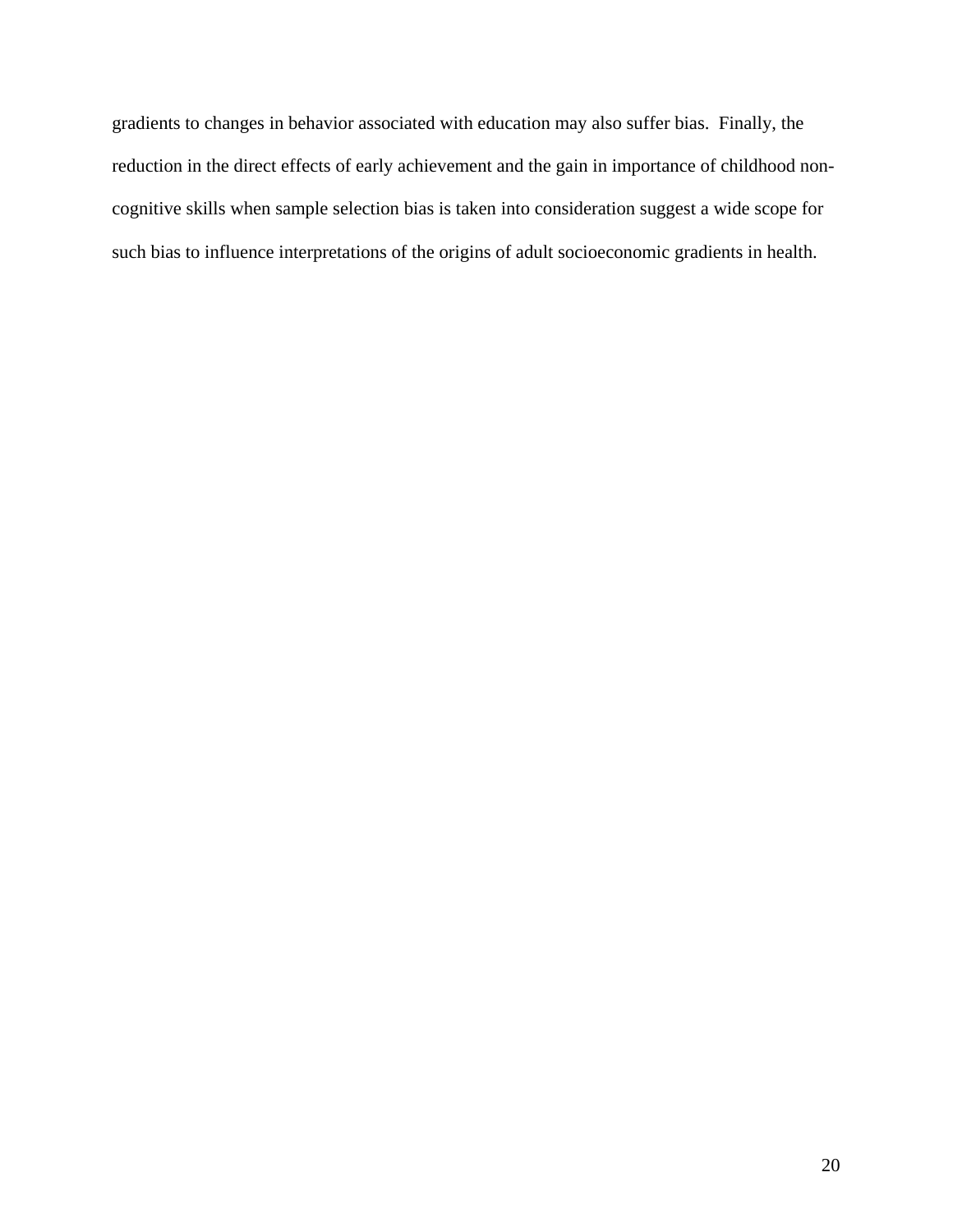# **References**

- Adams, Peter, Michael D. Hurd, Daniel McFadden, Angela Merrill, and Tiago Ribeiro. 2003. "Healthy, wealthy, and wise? Tests for direct causal paths between health and socioeconomic status." *Journal of Econometrics* 112: 3-56.
- Almond, D. 2006. "Is the 1918 Influenza Pandemic Over? Long-term Effects of In Utero Influenza Exposure in the Post-1940 U.S. Population." *Journal of Political Economy* 114(4): 672-712.
- Barker, D. J. P. 1995. "Fetal origins of coronary heart disease." *British Medical Journal* 311: 171-174.
- Barker, D. J., P. D. Gluckman, K. M. Godfrey, J. E. Harding, J. A. Owens and J. S. Robinson. 1993. "Fetal nutrition and cardiovascular disease in adult life." *Lancet* 341: 938-41.
- Behrman, Jere R. and Mark R. Rosenzweig. 2004. "Returns to Birth weight." *Review of Economics and Statistics* 86(2)(May): 586-601.
- Black, S. E., P. J. Devereux and K. G. Salvanes. 2007. "From the cradle to the labor market? The effect of birth weight on adult outcomes." *Quarterly Journal of Economics* 122(1): 409- 439.
- Bleakley, H. 2007. "Disease and Development: Evidence from Hookworm Eradication in the American South." *Quarterly Journal of Economics* 122(1): 73-117.
- Bound, J. and A. Krueger. 1991. "The Extent of Measurement Error in Longitudinal Earnings Data: Do Two Wrongs Make a Right?" *Journal of Labor Economics* 9: 1-24.
- Chadwick, E. 1842. *Report of an Enquiry into the Sanitary Conditions of the Laboring Population of Great Britain.* London: Poor Law Commission.
- Clarke, Sian E et al. 2008. "Effect of intermittent preventive treatment of malaria on health and education in schoolchildren: a cluster-randomised, double-blind, placebo-controlled trial." *The Lancet* 372: 127-138.
- Conley, D., K. Strullly, and N. Bennett. 2003. "A Pound of Flesh or Just Proxy? Using Twin Differences To Estimate The Effect of Birth Weight on Life Chances." *National Bureau of Economic Research Working Paper Series*.
- Contoyannis, P., A. M. Jones and N. Rice. 2004. "The Dynamics of Health in the British Household Panel Survey." *Journal of Applied Econometrics* 19: 473-503.
- Cunha, F. and J. J. Heckman. 2008. "Formulating, Identifying and Estimating the Technology of Cognitive and Noncognitive Skill Formation." *Journal of Human Resources* 43(4).
- Currie, J., and E. Moretti. 2003. "Mother's Education and the Intergenerational Transmission of Human Capital: Evidence from College Openings." *Quarterly Journal of Economics* 118: 1495 - 1532.
- Dowd, Jennifer B, and Noreen Goldman. 2006. "Do biomarkers of stress mediate the relation between socioeconomic status and health?." *Journal of Epidemiology and Community Health* 60: 633-639.
- Ecob, R., and G. Davey Smith. 1999. "Low Birthweight Children: Coping in School?." *Acta Paediatrica* 91: 939 - 945.
- Gornick, Marian E. et al. 1996. "Effects of Race and Income on Mortality and Use of Services among Medicare Beneficiaries." *New England Journal of Medicine* 335: 791-799.
- Grossman, Michael. 1972. "On the Concept of Health Capital and the Demand for Health." *Journal of Political Economy* 80: 223.
- Grovers, R. M. and M. P. Couper. 1998. *Nonresponse in Household Interview Surveys*. New York: John Wiley and Sons.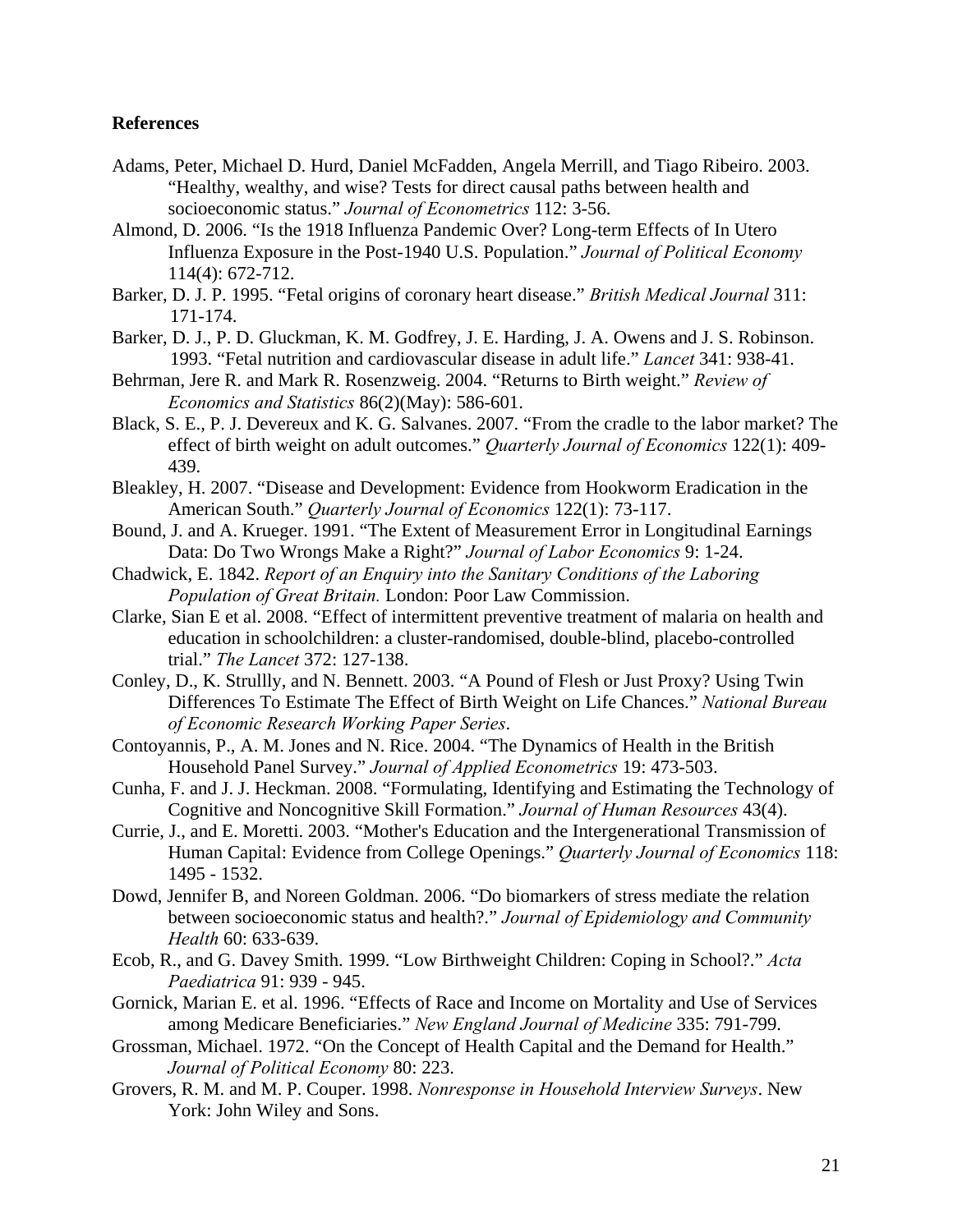- Hawkes, D. and I. Plewis. 2006. "Modelling non-response in the National Child Development Study." *Journal of the Royal Statistical Society* A 169(3): 479-491.
- Heckman, J. 1979. "Sample Selection Bias as a Specification Error," *Econometrica* 47(1): 153- 162.
- Huxley, R., A. Neil and R. Collins. 2002. "Unraveling the fetal origins hypothesis: is there really an inverse association between birthweight and subsequent blood pressure?" *Lancet* 360: 659-665.
- Kaplan, G. A., T. E. Seeman, R. D. Cohen, L. P. Knudsen, and J. Guralnik. 1987. "Mortality among the Elderly in the Alameda County Study: Behavioral and Demographic Risk Factors." *American Journal of Public Health* 77: 307-312.
- Kirby, J. B., and T. Kaneda. 2006. "Access to Health Care Does Neighborhood Residential Instability Matter." *Journal of Health and Social Behavior* 47: 142-155.
- Kitigawa, E. and P. Hauser. 1973. *Differential Mortality in the United States*. Cambridge: Harvard University Press.
- Kuh, D., Y. Ben-Shlomo, J. Lynch, J. Hallqvist and C. Power. 2003. "Life course epidemiology." *Journal of Epidemiology and Community Health* 57: 778-783.
- Link, B., and J. Phelan. 1995. "Social Conditions as Fundamental Causes of Disease." *Journal of Health and Social Behavior* 35: 80-94.
- Marmot, M. G. et al. 1991. "Health Inequalities among British Civil Servants: The Whitehall II Study." *Lancet,* 337: 1387-1393.
- Oreopoulos, P., M. Stabile, R. Walld and L. L. Roos. 2008. "Short-, Medium-, and Long-Term Consequences of Poor Infant Health: An Analysis Using Siblings and Twins." *Journal of Human Resources* 43(1): 88-138.
- Palloni, A., R. G. White, and C. Milesi. 2009. The size of health selection effects. Working Paper 2009-01, Center for Demography and Ecology, University of Wisconsin-Madison.
- Plewis, I., L. Calderwood, D. Hawkes and G. Nathan. 2004. "National Child Development Study and 1970 British Cohort Study Technical Report: Changes in the NCDS and BCS70 Populations and Samples over Time," London: Institute of Education.
- Preston, S. H. and P. Taubman. 1994. "Socioeconomic Differences in Adult Mortality and Health Status." Pp. 279-318 in *The Demography of Aging*, eds. L. Martin and S. Preston. Washington, D.C. National Academy Press.
- Raghunathan, T. E., J. M. Lepkowski, J. H. van Hoewyk and P. Solenberger. 2001. "A multivariate technique for multiply imputing missing values using a sequence of regression models." *Survey Methodology* 27: 85-95.
- Ross, C. E., and C.-L. Wu. 1995. "The Links between Education and Health." *American Sociological Review* 60: 719-745.
- Rubin, D. B. 1976. "Inference and missing data." *Biometrika* 63: 581-592.
- Rubin, D. B. 1987. *Multiple Imputation for Nonresponse in Surveys.* New York: John Wiley and Sons.
- Shillingford, Amanda J. et al. 2008. "Inattention, Hyperactivity, and School Performance in a Population of School-Age Children With Complex Congenital Heart Disease." *Pediatrics* 121: e759-767.
- Shorrocks, A. F. 1975. "The age-wealth relationship: A cross-section and cohort analysis." *Review of Economics and Statistics* 57: 155-163.
- Smith, J. P. 1999. "Healthy Bodies and Thick Wallets: The Dual Relation Between Health and Economic Status." *Journal of Economic Perspectives* 13(2): 145-66.
- Smith, J. P. 2004. "Unraveling the SES-health connection." *Population and Development Review* 30: 108-132.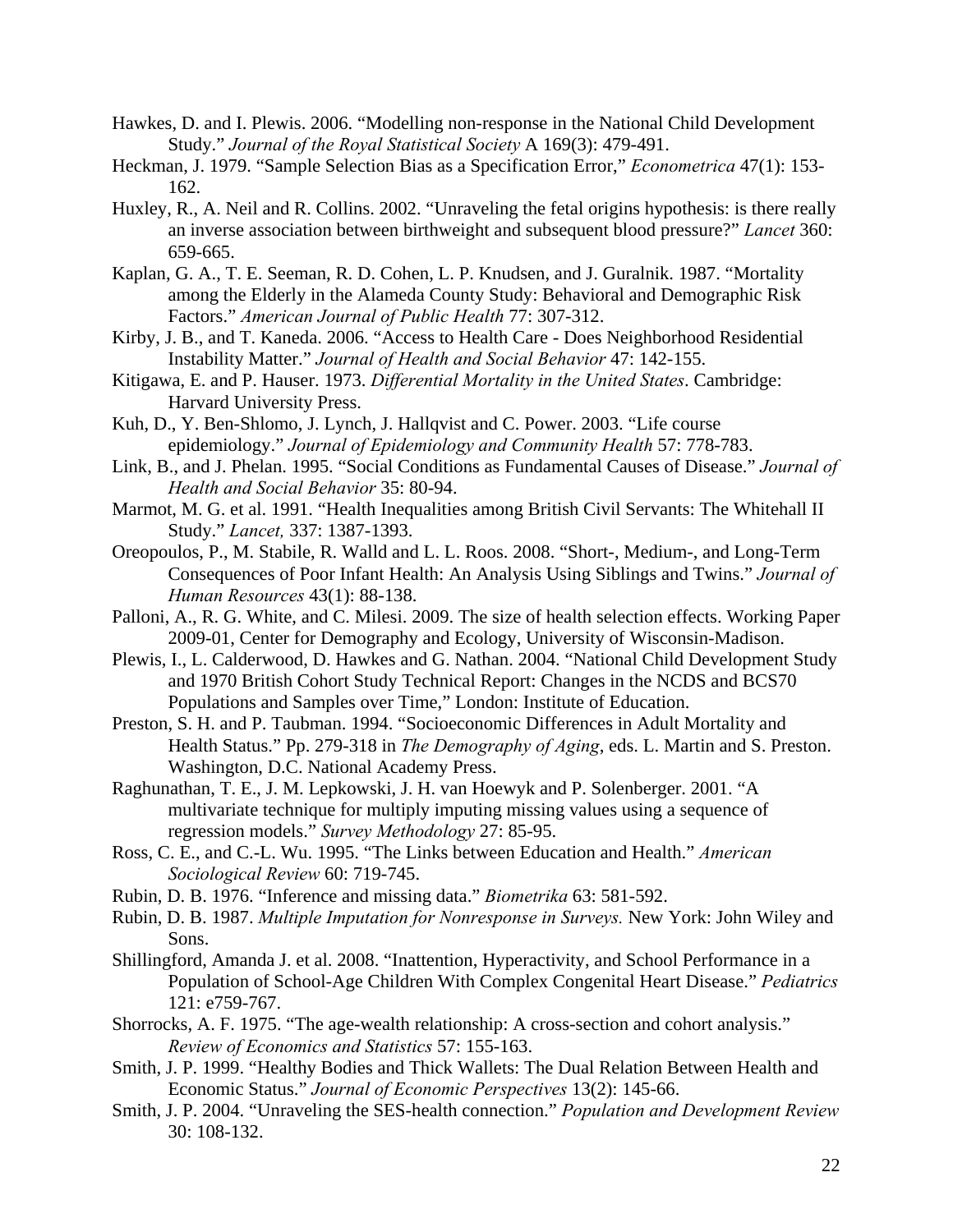- Stafford, M., and M. Marmot. 2003. "Neighborhood Deprivation and Health: Does it Affect Us All Equally?" *International Journal of Epidemiology* 32: 357-366.
- Todd, Petra E., and Kenneth I. Wolpin. 2007. "The Production of Cognitive Achievement in Children: Home, School, and Racial Test Score Gaps." *Journal of Human Capital* 1: 91- 136.
- Victora, C. G., L. Adair, C. Fall, et al. 2008. "Maternal and child undernutrition: consequences for adult health and human capital." *Lancet* 371: 340-357.
- Woolridge, J. M. 2002. "Inverse probability weighted M-estimators for sample selection, attrition and stratification." *Portuguese Economic Journal* 1: 117-139.
- Woolridge, J. M. 2007. "Inverse probability weighted M-Estimation for General missing data problems." *Journal of Econometrics* 14(2): 1281-1301.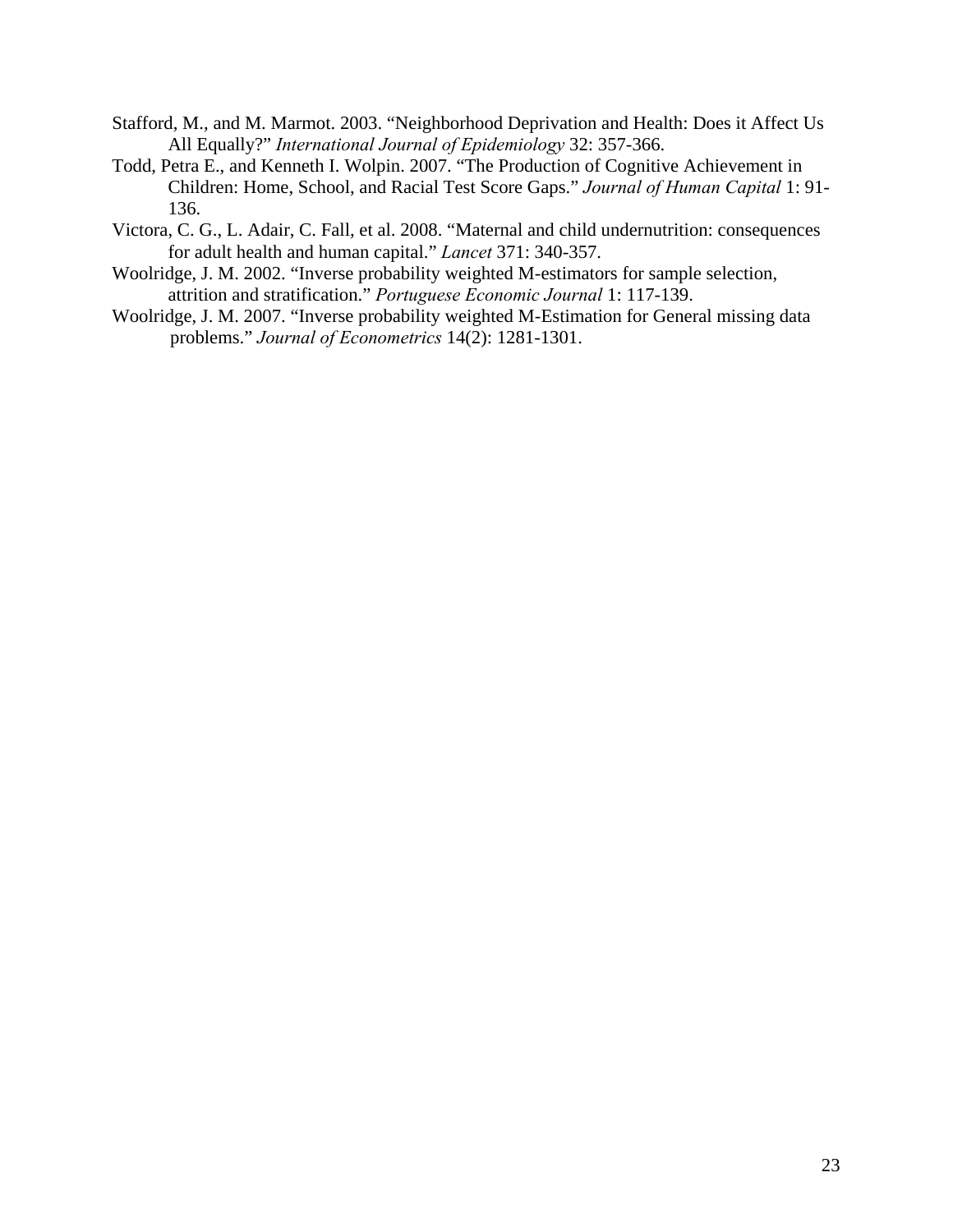### **Table 1: Variable Descriptions**

| Early Childhood              |                                                                                                                                                                                                                                                                                                                                                                                                                                                                                                                                                                                                                                                                                                             |
|------------------------------|-------------------------------------------------------------------------------------------------------------------------------------------------------------------------------------------------------------------------------------------------------------------------------------------------------------------------------------------------------------------------------------------------------------------------------------------------------------------------------------------------------------------------------------------------------------------------------------------------------------------------------------------------------------------------------------------------------------|
| <b>SES</b>                   | SES Group of mother's resident husband or partner. Six-categories from 1951 Registrar General's<br>Classification: (1) unskilled manual, (2) semi-skilled manual, (3) skilled manual, (4) skilled non-<br>manual, $(5)$ managerial & technical, $(6)$ professional. If this information was missing at birth because<br>the mother was single or the father had no available information, we use the mother's own SES<br>before pregnancy (about 3% of the cases at birth). For SES measures during childhood, we use the<br>SES of mother's resident husband or partner. If this measure is missing we use the mother's SES.                                                                               |
| Parent's                     | (1) Mother's age at which schooling was completed.                                                                                                                                                                                                                                                                                                                                                                                                                                                                                                                                                                                                                                                          |
| Education                    | (2) Father's age at which schooling was completed.                                                                                                                                                                                                                                                                                                                                                                                                                                                                                                                                                                                                                                                          |
| Maternal<br><b>Behaviors</b> | An indicator of maternal smoking during pregnancy.                                                                                                                                                                                                                                                                                                                                                                                                                                                                                                                                                                                                                                                          |
| Health                       | (1) Indicator of low birth weight: less than 88 ounces (2,500 grams) at birth.                                                                                                                                                                                                                                                                                                                                                                                                                                                                                                                                                                                                                              |
|                              | (2) Number of chronic conditions at age 7, reported by a medical practitioner who indicates whether<br>or not the child exhibits each of the following conditions: general motor handicap, disfiguring<br>condition, mental retardation, emotional maladjustment, head and neck abnormality, upper limb<br>abnormality, lower limb abnormality, spine abnormality, respiratory system problem, alimentary<br>system problem, urogenital system problem, heart condition, blood abnormality, skin condition,<br>epilepsy, other central nervous system condition, or diabetes. In the analysis we use a set of indicators<br>of whether the cohort member had $0, 1, 2$ , or $3$ or more chronic conditions. |
| Adolescence                  |                                                                                                                                                                                                                                                                                                                                                                                                                                                                                                                                                                                                                                                                                                             |
| Cognitive<br>skills          | Standardized average of four test scores, measuring four cognitive domains: Verbal, Non-Verbal,<br>Reading Composition and Mathematics; measured when cohort members were 11 years old.<br>Expressed as z-score.                                                                                                                                                                                                                                                                                                                                                                                                                                                                                            |
| Non-<br>cognitive<br>skills  | The natural log of a score of behavioral maladjustment. This score is equivalent to the sum of twelve<br>items representing different aspects of behavioral deviance reported by teachers for cohort members<br>at age 11.                                                                                                                                                                                                                                                                                                                                                                                                                                                                                  |
| Health                       | Number of chronic conditions at age 16. In addition to the conditions reported at age 7, a medical<br>practitioner indicated whether the child had any eye, hearing or speech condition.                                                                                                                                                                                                                                                                                                                                                                                                                                                                                                                    |
| <b>SES</b>                   | (1) Family Rents Residence Age 11                                                                                                                                                                                                                                                                                                                                                                                                                                                                                                                                                                                                                                                                           |
|                              | (2) Crowding at Home Age 11                                                                                                                                                                                                                                                                                                                                                                                                                                                                                                                                                                                                                                                                                 |
|                              | Adult Socioeconomic and Health Attainment                                                                                                                                                                                                                                                                                                                                                                                                                                                                                                                                                                                                                                                                   |
| Educational<br>attainment    | Set of indicators of highest completed education. Indicators represent a five point scale that is derived<br>from the numbers of passed O-level and A-level exams, completed higher education and professional                                                                                                                                                                                                                                                                                                                                                                                                                                                                                              |

|     | certification. Information collected by schools when cohort members were 20 years old.             |
|-----|----------------------------------------------------------------------------------------------------|
| SES | Classification of cohort member's own SES, measured at ages 33, 41 and 46. Same 6-category         |
|     | classification as parental SES. When predicting adult SES we treat this variable as an ordered one |
|     | and use ordered logit models to assess the effects of covariates.                                  |
|     |                                                                                                    |

Health Individuals' own self-reported health status at ages 33, 41 and 46. To simplify analyses we grouped the four-point original scale into two categories: poor or fair  $(=1)$ ; and good or excellent  $(=0)$ . When predicting adult health status we treat this variable as categorical and estimated logistic regressions.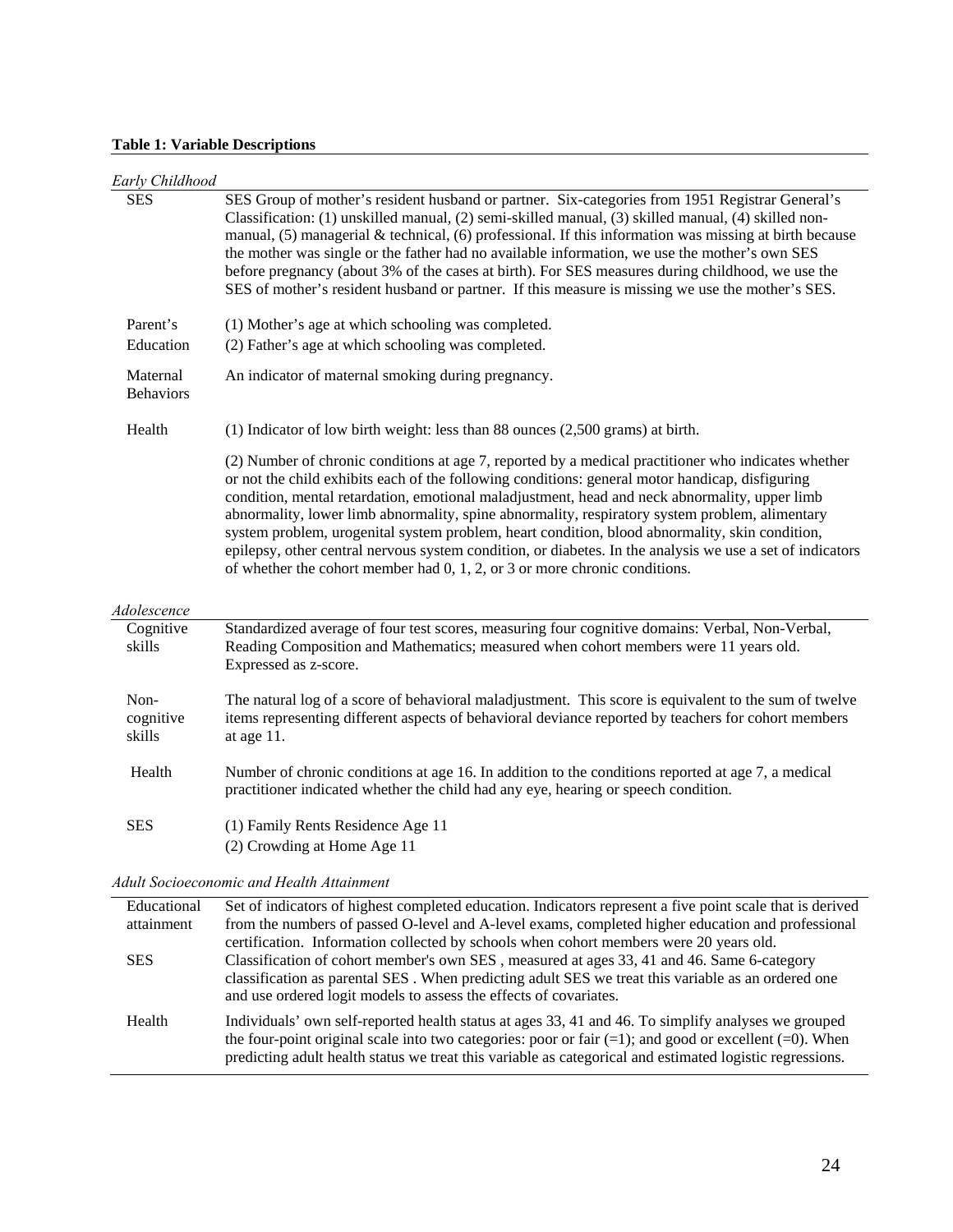| Table 2. Sample Size, Drop-outs and Attrition by Wave and Select Covariates |
|-----------------------------------------------------------------------------|
|-----------------------------------------------------------------------------|

|                 |                               | <b>Full Sample</b>                           |       |                                    | Sex              | Birthweight      | Class at $Birth3$ | Maladiustment <sup>4</sup> |
|-----------------|-------------------------------|----------------------------------------------|-------|------------------------------------|------------------|------------------|-------------------|----------------------------|
|                 |                               |                                              |       |                                    | Men<br>Women     | Normal Low       | High Low          | Low High                   |
|                 | <i>Wave (age) Respondents</i> | $Survival$ (%) <sup><math>\perp</math></sup> |       | Dropouts Attrition(%) <sup>2</sup> | $Attention(\% )$ | $Attention(\% )$ | $Attention(\% )$  | $Attention(\%)$            |
| <b>Baseline</b> | 17,415                        |                                              |       |                                    |                  |                  |                   |                            |
| 1(7)            | 14,888                        | 85.5                                         | 2.527 | 14.5                               | 13.8 15.2        | 12.9 36.4        | 14.8 15.0         |                            |
| 2(11)           | 14,573                        | 83.7                                         | 1.231 | 8.3                                | 8.3<br>8.2       | 8.2 9.4          | 8.6<br>7.9        | ٠                          |
| 3(16)           | 13,701                        | 78.7                                         | 1.676 | 11.5                               | 11.6 11.4        | 11.5 11.5        | 12.2 11.3         | 10.7<br>- 11.9             |
| 4(23)           | 11,889                        | 68.3                                         | 2.876 | 21.0                               | 18.7 23.2        | 20.8 23.7        | 17.8 24.6         | 18.1 25.5                  |
| 5(33)           | 10,894                        | 62.6                                         | 2,530 | 21.3                               | 18.8 23.8        | 21.0 26.1        | 17.8 25.4         | 19.1 26.9                  |
| 6(42)           | 10.830                        | 62.2                                         | 1.480 | 13.6                               | 12.1 15.1        | 13.6 13.2        | $10.1 \quad 15.1$ | 12.3 16.1                  |
| 7(46)           | 9,057                         | 52.0                                         | 2,210 | 20.4                               | 19.2 21.7        | 20.2 24.1        | $16.4$ 24.0       | 18.4 26.9                  |
|                 |                               |                                              |       | Survival                           | 55.2 49.1        | 53.2 36.1        | 57.3 47.0         | 61.7<br>49.6               |

Notes: Survival and attrition rates include respondents who attrited and returned in preceding waves.<sup>1</sup> Survival is the ratio of respondents at wave t to the baseline sample. Attrition is the ratio of dropouts between waves t and t-1 to the number of respondents in wave t-1.<sup>3</sup> High class represents aggregate social classes 5 and 6; low class represents aggregate classes 1 and 2. <sup>4</sup> Maladjustment is measured in Wave 2. Low maladjustment is defined by the bottom 75 percentile of maladujstment scores.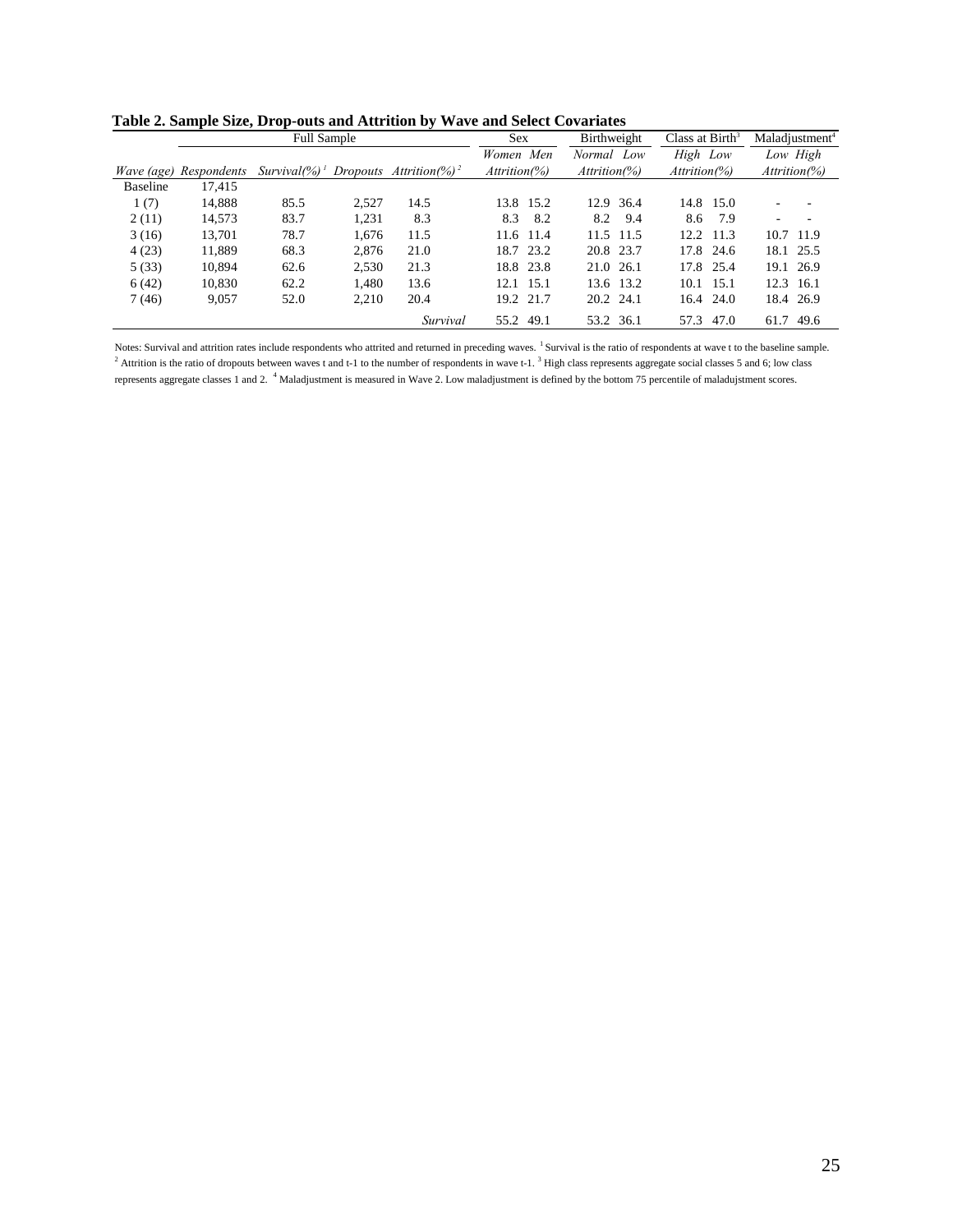|                                           | Wave 1                | Table 5. Trobit models for Tardelpation/Attribut by Wave.<br>Wave 2 | Wave 3            | Wave 5                           | Wave 6                          | Wave 7                |
|-------------------------------------------|-----------------------|---------------------------------------------------------------------|-------------------|----------------------------------|---------------------------------|-----------------------|
|                                           | (Age 7)               | (Age 11)                                                            | (Age 16)          | (Age 33)                         | (Age 41)                        | (Age 46)              |
| <b>Individual Characteristics</b>         |                       |                                                                     |                   |                                  |                                 |                       |
| Male                                      | $0.880***$            | 0.988                                                               | 1.043             | $0.765***$                       | $0.782***$                      | $0.804***$            |
| Lag Never Married                         | (0.041)               | (0.066)                                                             | (0.071)           | (0.051)<br>$0.830***$<br>(0.056) | (0.054)<br>$0.837**$<br>(0.068) | (0.047)               |
| Number Children Age 41                    |                       |                                                                     |                   |                                  |                                 | $1.170***$<br>(0.053) |
| Health                                    |                       |                                                                     |                   |                                  |                                 |                       |
| <b>LBW</b>                                | $0.259***$            |                                                                     |                   |                                  |                                 |                       |
|                                           | (0.018)               |                                                                     |                   |                                  |                                 |                       |
| Chronic Conditions Age 7                  |                       |                                                                     | $0.936*$          |                                  |                                 |                       |
|                                           |                       |                                                                     | (0.033)           |                                  |                                 |                       |
| Missed School due Health Age 16           |                       |                                                                     |                   | 0.898**                          |                                 |                       |
|                                           |                       |                                                                     |                   | (0.042)                          |                                 |                       |
| Top Quartile BMI Age 41                   |                       |                                                                     |                   |                                  |                                 | $0.879**$             |
|                                           |                       |                                                                     |                   |                                  | $0.984***$                      | (0.056)<br>0.982***   |
| Lag Number cigarettes                     |                       |                                                                     |                   |                                  | (0.003)                         | (0.003)               |
| Socioeconomic Status                      |                       |                                                                     |                   |                                  |                                 |                       |
| Lag Social Class 1 [Class 6] <sup>1</sup> | 1.473***              | 1.841***                                                            | 1.382*            |                                  |                                 |                       |
|                                           | (0.178)               | (0.374)                                                             | (0.269)           |                                  |                                 |                       |
| Lag Social Class 2                        | $1.507***$            | $1.650***$                                                          | 1.405**           |                                  |                                 |                       |
|                                           | (0.174)               | (0.268)                                                             | (0.215)           |                                  |                                 |                       |
| Lag Social Class 3                        | 1.493***              | 1.255                                                               | $1.271*$          |                                  |                                 |                       |
|                                           | (0.152)               | (0.182)                                                             | (0.174)           |                                  |                                 |                       |
| Lag Social Class 4                        | $1.632***$            | 1.199                                                               | $1.625***$        |                                  |                                 |                       |
|                                           | (0.197)<br>$1.675***$ | (0.203)                                                             | (0.281)           |                                  |                                 |                       |
| Lag Social Class 5                        | (0.197)               | 1.168<br>(0.186)                                                    | 1.326*<br>(0.197) |                                  |                                 |                       |
| Lag Currently Unemployed                  |                       |                                                                     |                   |                                  | $0.749***$                      | $0.652***$            |
|                                           |                       |                                                                     |                   |                                  | (0.060)                         | (0.050)               |
| Achievement and Behavior                  |                       |                                                                     |                   |                                  |                                 |                       |
| Mean Achievement Age 7                    |                       | $1.156***$                                                          |                   |                                  |                                 |                       |
|                                           |                       | (0.045)                                                             |                   |                                  |                                 |                       |
| Mean Achivement Age 11                    |                       |                                                                     |                   | $1.164***$                       | 1.331***                        | 1.417***              |
|                                           |                       |                                                                     |                   | (0.050)                          | (0.055)                         | (0.052)               |
| Maladjustment Age 11                      |                       |                                                                     | 0.918**           | $0.904***$                       | 0.952                           | $0.914***$            |
|                                           |                       |                                                                     | (0.031)           | (0.031)<br>0.979**               | (0.033)                         | (0.028)               |
| Maladjustment Age 16                      |                       |                                                                     |                   |                                  |                                 |                       |
| Education - Any O-Levels [None]           |                       |                                                                     |                   | (0.009)<br>1.120                 |                                 | 1.219*                |
|                                           |                       |                                                                     |                   | (0.122)                          |                                 | (0.132)               |
| Education – A-Levels or Higher            |                       |                                                                     |                   | 1.315***                         |                                 | 1.259**               |
|                                           |                       |                                                                     |                   | (0.136)                          |                                 | (0.125)               |
| Parents' Measures                         |                       |                                                                     |                   |                                  |                                 |                       |
| <b>Number Antenatal Visits</b>            | $1.024***$            |                                                                     |                   |                                  |                                 |                       |
|                                           | (0.005)               |                                                                     |                   |                                  |                                 |                       |
| Maternal Health 1 Risk [None]             | $0.823***$            |                                                                     |                   |                                  |                                 |                       |
|                                           | (0.042)               |                                                                     |                   |                                  |                                 |                       |
| Maternal Health 2-4 Risks                 | $0.604***$            |                                                                     |                   |                                  |                                 |                       |
| N                                         | (0.093)<br>16,205     | 13,277                                                              | 10,239            | 6,677                            | 9,030                           | 8,285                 |
|                                           |                       |                                                                     |                   |                                  |                                 |                       |

|  |  |  | Table 3. Probit Models for Participation/Attrition by Wave. |  |
|--|--|--|-------------------------------------------------------------|--|
|--|--|--|-------------------------------------------------------------|--|

<sup>1</sup>Social Class 6 is the highest class (professional).

Notes: Exponentiated coefficients. Standard errors in parentheses. Reference categories in brackets. All models include indicators for the eleven coded regrions of birth. Waves 1-3 include separate measures for father's and mother's completed education. \* p<0.10, \*\* p<0.05, \*\*\* p<0.01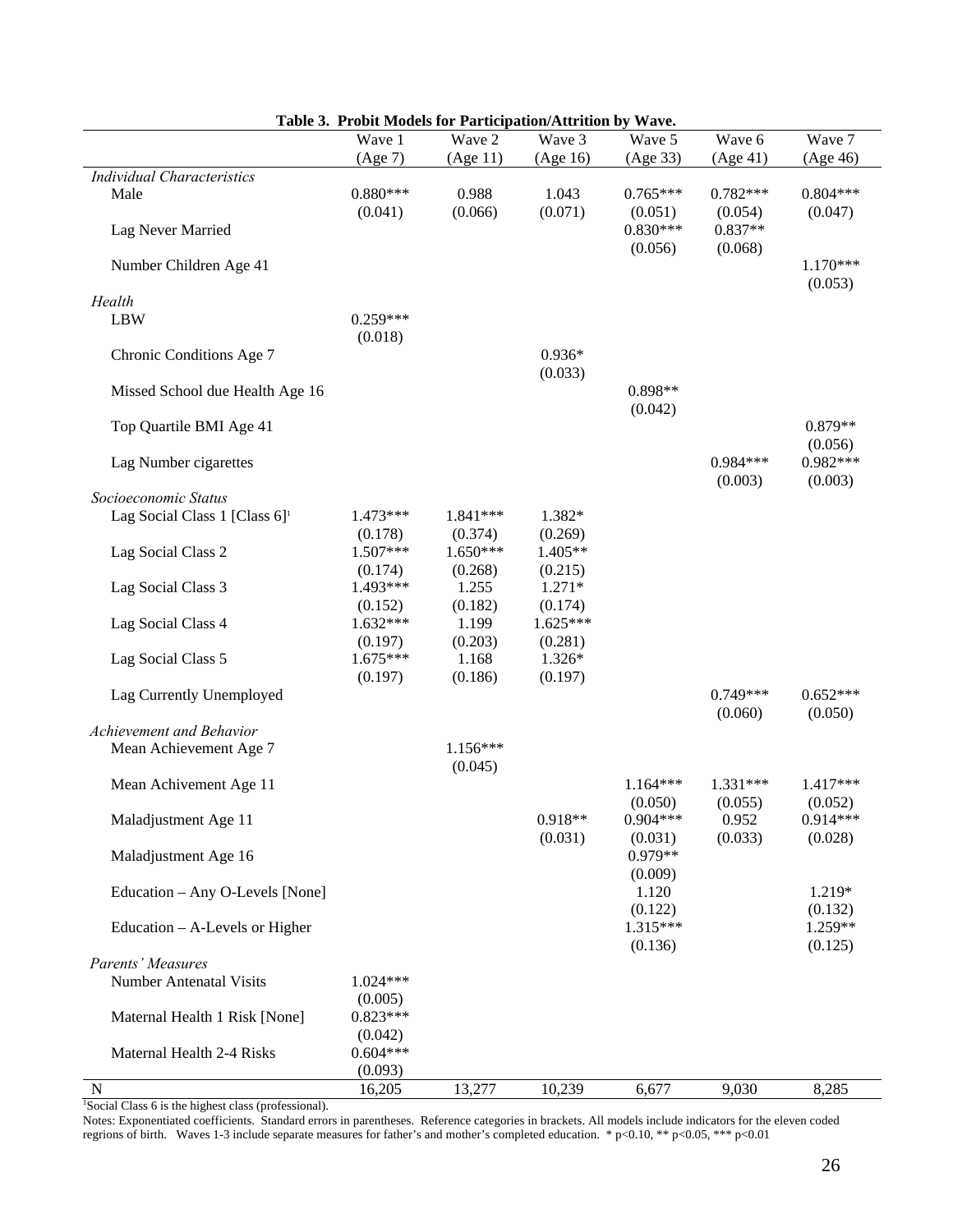| таже на Отцегей і гожі мойсія гог эсп-керогіси пеанн ат Аge <del>т</del> о (1–елейнені, <del>т</del> –г бог <i>). Са</i> зе сотірісне запіріс |            |                |                |            |                |                      |
|-----------------------------------------------------------------------------------------------------------------------------------------------|------------|----------------|----------------|------------|----------------|----------------------|
|                                                                                                                                               | M1         | M <sub>2</sub> | M <sub>3</sub> | M4         | M <sub>5</sub> | M6                   |
| Class: Unskilled Age 41 [Professional]                                                                                                        | $2.361***$ | $2.088***$     | $2.077***$     | $1.959***$ | $1.965***$     | $1.944$ <sup>*</sup> |
|                                                                                                                                               | (0.465)    | (0.423)        | (0.422)        | (0.401)    | (0.402)        | (0.399)              |
| Class: Semi-skilled Manual Age 41                                                                                                             | $1.341**$  | 1.184          | 1.175          | 1.125      | 1.141          | 1.148                |
|                                                                                                                                               | (0.172)    | (0.162)        | (0.161)        | (0.156)    | (0.158)        | (0.160)              |
| Class: Skilled Manual Age 41                                                                                                                  | $1.266$ ** | 1.147          | 1.141          | 1.099      | 1.107          | 1.111                |
|                                                                                                                                               | (0.127)    | (0.124)        | (0.124)        | (0.121)    | (0.122)        | (0.122)              |
| Class: Skilled Non-manual Age 41                                                                                                              | $1.294***$ | 1.199          | 1.194          | 1.187      | 1.206          | 1.212                |
|                                                                                                                                               | (0.152)    | (0.146)        | (0.146)        | (0.145)    | (0.148)        | (0.149)              |
| Class: Managerial and Technical Age 41                                                                                                        | 1.139      | 1.092          | 1.087          | 1.081      | 1.099          | 1.109                |
|                                                                                                                                               | (0.111)    | (0.109)        | (0.108)        | (0.108)    | (0.110)        | (0.111)              |
| Education: Less Than 5 O-Levels [None]                                                                                                        |            | 0.905          | 0.915          | 0.965      | 0.969          | 0.975                |
|                                                                                                                                               |            | (0.081)        |                |            |                |                      |
|                                                                                                                                               |            |                | (0.082)        | (0.089)    | (0.089)        | (0.091)              |
| Education: 5+ O-Levels Passed                                                                                                                 |            | 0.961          | 0.970          | 1.018      | 1.025          | 1.035                |
|                                                                                                                                               |            | (0.080)        | (0.081)        | (0.087)    | (0.088)        | (0.089)              |
| Education: Any A-levels or Certificate                                                                                                        |            | 0.867          | $0.878*$       | 0.941      | 0.949          | 0.958                |
|                                                                                                                                               |            | (0.064)        | (0.065)        | (0.075)    | (0.075)        | (0.076)              |
| <b>Education: University Degree Earned</b>                                                                                                    |            | $0.791***$     | $0.814***$     | 0.922      | 0.936          | 0.943                |
|                                                                                                                                               |            | (0.077)        | (0.082)        | (0.104)    | (0.106)        | (0.107)              |
| Class: Unskilled Birth [Professional]                                                                                                         |            |                | 1.229          | 1.203      | 1.221          | 1.237                |
|                                                                                                                                               |            |                | (0.189)        | (0.185)    | (0.188)        | (0.191)              |
| Class: Semi-skilled Manual Birth                                                                                                              |            |                | 1.216          | 1.185      | 1.182          | 1.195                |
|                                                                                                                                               |            |                | (0.162)        | (0.158)    | (0.158)        | (0.160)              |
| Class: Skilled Manual Birth                                                                                                                   |            |                | 1.127          | 1.110      | 1.117          | 1.128                |
|                                                                                                                                               |            |                | (0.132)        | (0.130)    | (0.131)        | (0.132)              |
| Class: Skilled Non-manual Birth                                                                                                               |            |                | 1.109          | 1.104      | 1.110          | 1.119                |
|                                                                                                                                               |            |                | (0.146)        | (0.145)    | (0.146)        | (0.147)              |
| Class: Managerial and Technical Birth                                                                                                         |            |                | 1.170          | 1.172      | 1.176          | 1.181                |
|                                                                                                                                               |            |                | (0.147)        | (0.147)    | (0.148)        | (0.149)              |
| Cognition Age 11                                                                                                                              |            |                |                | $0.910**$  | $0.925***$     | $0.922$ **           |
|                                                                                                                                               |            |                |                | (0.035)    | (0.037)        | (0.036)              |
| Ln Maladjustment Age 11                                                                                                                       |            |                |                |            | $1.052^*$      | $1.052^*$            |
|                                                                                                                                               |            |                |                |            | (0.028)        | (0.028)              |
| Chronic 1 Cond Age 16 [0 Conditions]                                                                                                          |            |                |                |            |                | 1.014                |
|                                                                                                                                               |            |                |                |            |                | (0.083)              |
| Chronic 2+ Cond Age 16                                                                                                                        |            |                |                |            |                | 1.082                |
|                                                                                                                                               |            |                |                |            |                |                      |
| Chronic 1 Cond Age 7 [0 Conditions]                                                                                                           |            |                |                |            |                | (0.180)<br>1.104     |
|                                                                                                                                               |            |                |                |            |                |                      |
|                                                                                                                                               |            |                |                |            |                | (0.066)              |
| Chronic 2 Cond Age 7                                                                                                                          |            |                |                |            |                | 0.912                |
|                                                                                                                                               |            |                |                |            |                | (0.086)              |
| Chronic 3+ Cond Age 7                                                                                                                         |            |                |                |            |                | 1.011                |
|                                                                                                                                               |            |                |                |            |                | (0.150)              |
| Low Birth Weight                                                                                                                              |            |                |                |            |                | 0.921                |
|                                                                                                                                               |            |                |                |            |                | (0.133)              |
| N                                                                                                                                             | 1,977      | 1,977          | 1,977          | 1,977      | 1,977          | 1,977                |
| Log Likelihood                                                                                                                                | $-2,221$   | $-2,217$       | $-2,216$       | $-2,213$   | $-2,211$       | $-2,208$             |

**Table 4. Ordered Probit Models for Self-Reported Health at Age 46 (1=Excelllent, 4=Poor). Case Complete Sample** 

Exponentiated coefficients. Standard errors in parentheses. Reference categories in brackets. Sample of men only.  $p < 0.10,$  \*\*  $p < 0.05,$  \*\*\*  $p < 0.01$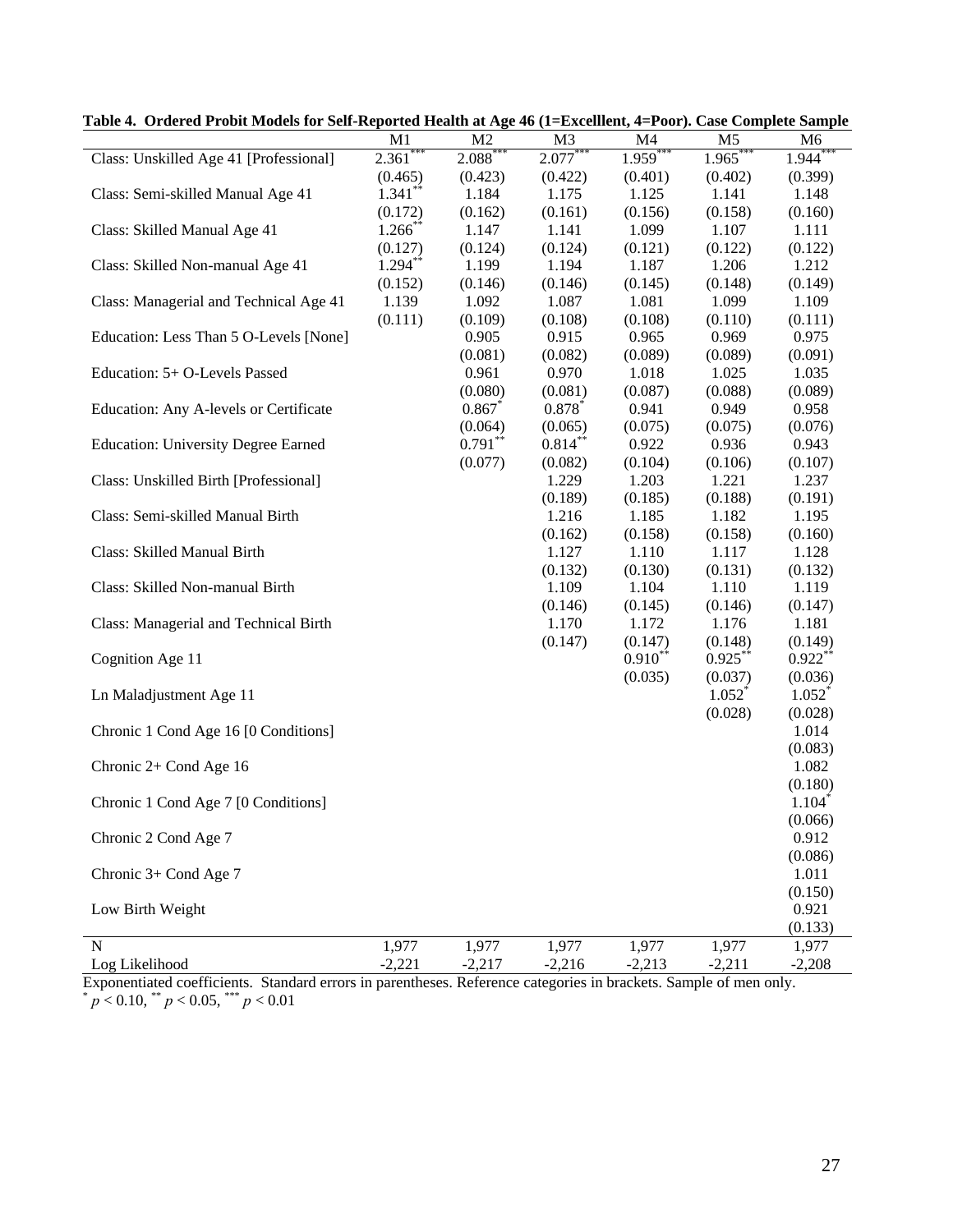| Table 5. Ordered Probit Models for Self-Reported Health at Age 46 (1=Excelllent, 4=Poor). Multiple Imputation. |            |                |            |            |            |            |
|----------------------------------------------------------------------------------------------------------------|------------|----------------|------------|------------|------------|------------|
|                                                                                                                | M1         | M <sub>2</sub> | M3         | M4         | M5         | M6         |
| Class: Unskilled Age 41 [Professional]                                                                         | $1.642***$ | $1.452***$     | $1.433***$ | $1.423***$ | $1.420**$  | $1.397**$  |
|                                                                                                                | (0.222)    | (0.207)        | (0.203)    | (0.203)    | (0.202)    | (0.199)    |
| Class: Semi-skilled Manual Age 41                                                                              | $1.477***$ | $1.302***$     | $1.287***$ | $1.281$ ** | $1.287**$  | $1.279***$ |
|                                                                                                                |            |                |            |            |            |            |
|                                                                                                                | (0.131)    | (0.126)        | (0.124)    | (0.124)    | (0.125)    | (0.124)    |
| Class: Skilled Manual Age 41                                                                                   | $1.247***$ | 1.138          | 1.129      | 1.124      | 1.128      | 1.124      |
|                                                                                                                | (0.090)    | (0.090)        | (0.089)    | (0.090)    | (0.090)    | (0.090)    |
| Class: Skilled Non-manual Age 41                                                                               | $1.206***$ | 1.130          | 1.125      | 1.123      | 1.137      | 1.131      |
|                                                                                                                | (0.100)    | (0.101)        | (0.099)    | (0.099)    | (0.101)    | (0.100)    |
| Class: Managerial and Technical Age 41                                                                         | 1.027      | 0.995          | 0.990      | 0.990      | 1.002      | 1.002      |
|                                                                                                                | (0.073)    | (0.074)        | (0.073)    | (0.073)    | (0.074)    | (0.074)    |
| Education: Less Than 5 O-Levels [None]                                                                         |            | $0.831***$     | $0.839***$ | $0.843***$ | $0.848***$ | $0.851***$ |
|                                                                                                                |            | (0.049)        | (0.049)    | (0.050)    | (0.050)    | (0.051)    |
| Education: 5+ O-Levels Passed                                                                                  |            | $0.833***$     | $0.841***$ | $0.845***$ | $0.855***$ | $0.858***$ |
|                                                                                                                |            |                |            |            |            |            |
|                                                                                                                |            | (0.049)        | (0.049)    | (0.050)    | (0.051)    | (0.051)    |
| Education: Any A-levels or Certificate                                                                         |            | $0.796***$     | $0.806***$ | $0.811***$ | $0.820***$ | $0.822***$ |
|                                                                                                                |            | (0.042)        | (0.042)    | (0.045)    | (0.045)    | (0.045)    |
| <b>Education: University Degree Earned</b>                                                                     |            | $0.763***$     | $0.782***$ | $0.791***$ | $0.804***$ | $0.804***$ |
|                                                                                                                |            | (0.056)        | (0.058)    | (0.063)    | (0.064)    | (0.064)    |
| Class: Unskilled Birth [Professional]                                                                          |            |                | 1.185      | 1.183      | 1.186      | 1.184      |
|                                                                                                                |            |                | (0.123)    | (0.123)    | (0.124)    | (0.124)    |
| Class: Semi-skilled Manual Birth                                                                               |            |                | $1.202^*$  | $1.199*$   | $1.204*$   | 1.207      |
|                                                                                                                |            |                | (0.115)    | (0.115)    | (0.116)    | (0.116)    |
|                                                                                                                |            |                |            |            |            |            |
| Class: Skilled Manual Birth                                                                                    |            |                | 1.079      | 1.078      | 1.085      | 1.088      |
|                                                                                                                |            |                | (0.091)    | (0.091)    | (0.092)    | (0.092)    |
| Class: Skilled Non-manual Birth                                                                                |            |                | 1.092      | 1.092      | 1.101      | 1.103      |
|                                                                                                                |            |                | (0.104)    | (0.105)    | (0.105)    | (0.106)    |
| Class: Managerial and Technical Birth                                                                          |            |                | 1.132      | 1.133      | 1.138      | 1.137      |
|                                                                                                                |            |                | (0.104)    | (0.104)    | (0.104)    | (0.104)    |
| Cognition Age 11                                                                                               |            |                |            | 0.990      | 1.012      | 1.011      |
|                                                                                                                |            |                |            | (0.024)    | (0.026)    | (0.026)    |
| Ln Maladjustment Age 11                                                                                        |            |                |            |            | $1.064***$ | $1.063***$ |
|                                                                                                                |            |                |            |            | (0.021)    | (0.021)    |
|                                                                                                                |            |                |            |            |            |            |
| Chronic 1 Cond Age 16 [0 Conditions]                                                                           |            |                |            |            |            | 1.080      |
|                                                                                                                |            |                |            |            |            | (0.068)    |
| Chronic 2+ Cond Age 16                                                                                         |            |                |            |            |            | 1.066      |
|                                                                                                                |            |                |            |            |            | (0.134)    |
| Chronic 1 Cond Age 7 [0 Conditions]                                                                            |            |                |            |            |            | 1.075      |
|                                                                                                                |            |                |            |            |            | (0.047)    |
| Chronic 2 Cond Age 7                                                                                           |            |                |            |            |            | 1.044      |
|                                                                                                                |            |                |            |            |            | (0.073)    |
| Chronic 3+ Cond Age 7                                                                                          |            |                |            |            |            | 1.057      |
|                                                                                                                |            |                |            |            |            | (0.107)    |
|                                                                                                                |            |                |            |            |            |            |
| Low Birth Weight                                                                                               |            |                |            |            |            | 0.998      |
|                                                                                                                |            |                |            |            |            | (0.095)    |
| Observations                                                                                                   | 4,075      | 4,075          | 4,075      | 4,075      | 4,075      | 4,075      |
| Log Likelihood                                                                                                 | $-4,603$   | $-4,590$       | $-4,586$   | $-4,586$   | $-4,581$   | $-4,578$   |
| Minimum                                                                                                        | $-4,601$   | $-4,589$       | $-4,585$   | $-4,585$   | $-4,577$   | $-4,574$   |
| Maximum                                                                                                        | $-4,605$   | $-4,592$       | $-4,589$   | $-4,588$   | $-4,583$   | $-4,581$   |

Exponentiated coefficients; Standard errors in parentheses. Reference categories in brackets. Sample of men from 10 multiply imputed datasets. Coefficients and standard errors are corrected for within- and between-sample variances. Model statistics are averaged across datasets.

 $p < 0.10$ ,  $p < 0.05$ ,  $p < 0.01$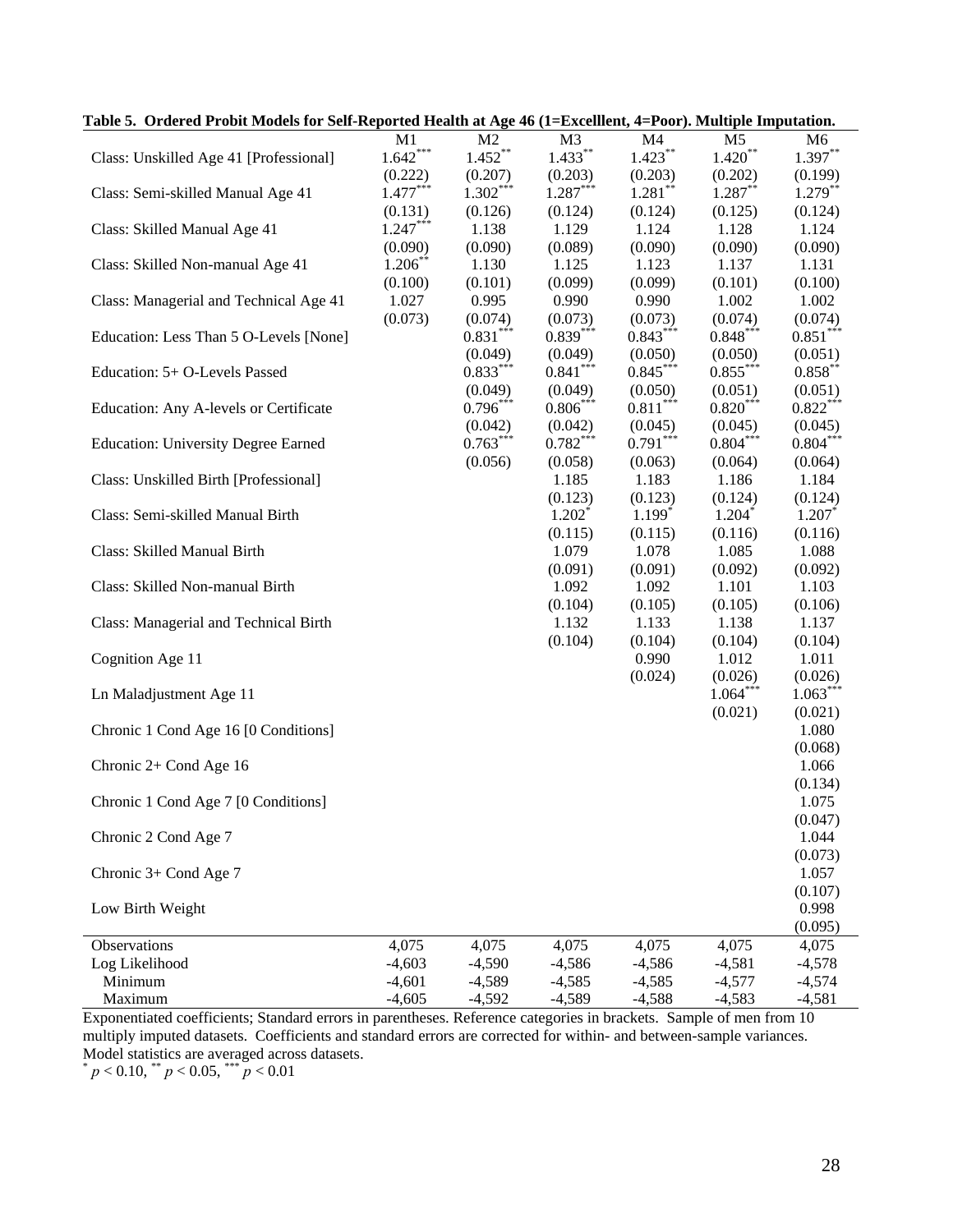|                                            | $\overline{a}$ and $\overline{a}$ |                      | $\mathbf{v}$ (1– $\mathbf{u}$ acchiche, |                      | $-1$ ool). Training correction. |                      |
|--------------------------------------------|-----------------------------------|----------------------|-----------------------------------------|----------------------|---------------------------------|----------------------|
|                                            | M <sub>1</sub>                    | M <sub>2</sub>       | M <sub>3</sub>                          | M <sub>4</sub>       | M <sub>5</sub>                  | M <sub>6</sub>       |
| Class: Unskilled Age 41 [Professional]     | $1.558***$                        | $1.394***$           | $1.373***$                              | $1.374***$           | $1.371$ <sup>*</sup>            | $1.346^*$            |
|                                            | (0.231)                           | (0.222)              | (0.217)                                 | (0.218)              | (0.218)                         | (0.216)              |
| Class: Semi-skilled Manual Age 41          | $1.509***$                        | $1.342***$           | $1.328***$                              | $1.329***$           | $1.333***$                      | $1.322***$           |
|                                            | (0.138)                           | (0.134)              | (0.131)                                 | (0.133)              | (0.133)                         | (0.132)              |
| Class: Skilled Manual Age 41               | $1.251***$                        | $1.154$ <sup>*</sup> | $1.147*$                                | $1.147*$             | $1.151$ <sup>*</sup>            | 1.145                |
|                                            | (0.090)                           | (0.091)              | (0.091)                                 | (0.092)              | (0.092)                         | (0.092)              |
| Class: Skilled Non-manual Age 41           | $1.195***$                        | 1.131                | 1.128                                   | 1.129                | 1.141                           | 1.134                |
|                                            |                                   |                      |                                         |                      |                                 |                      |
|                                            | (0.101)                           | (0.103)              | (0.102)                                 | (0.102)              | (0.103)                         | (0.103)              |
| Class: Managerial and Technical Age 41     | 1.004                             | 0.980                | 0.976                                   | 0.976                | 0.987                           | 0.986                |
|                                            | (0.070)                           | (0.073)              | (0.071)                                 | (0.072)              | (0.072)                         | (0.073)              |
| Education: Less Than 5 O-Levels [None]     |                                   | $0.807***$           | $0.814***$                              | $0.814***$           | $0.819***$                      | $0.821***$           |
|                                            |                                   | (0.051)              | (0.050)                                 | (0.051)              | (0.052)                         | (0.052)              |
| Education: 5+ O-Levels Passed              |                                   | $0.812***$           | $0.820***$                              | $0.820***$           | $0.829***$                      | $0.831***$           |
|                                            |                                   | (0.051)              | (0.051)                                 | (0.052)              | (0.052)                         | (0.053)              |
| Education: Any A-levels or Certificate     |                                   | $0.779***$           | $0.787***$                              | $0.787***$           | $0.795***$                      | $0.797***$           |
|                                            |                                   | (0.044)              | (0.044)                                 | (0.046)              | (0.046)                         | (0.046)              |
| <b>Education: University Degree Earned</b> |                                   | $0.767***$           | $0.782***$                              | $0.782***$           | $0.794***$                      | $0.793***$           |
|                                            |                                   | (0.060)              | (0.062)                                 | (0.066)              | (0.067)                         | (0.067)              |
| Class: Unskilled Birth [Professional]      |                                   |                      | 1.155                                   | 1.155                | 1.158                           | 1.152                |
|                                            |                                   |                      |                                         |                      |                                 |                      |
|                                            |                                   |                      | (0.125)                                 | (0.125)              | (0.125)                         | (0.124)              |
| Class: Semi-skilled Manual Birth           |                                   |                      | $1.211$ <sup>*</sup>                    | $1.211$ <sup>*</sup> | $1.219*$                        | $1.221$ <sup>*</sup> |
|                                            |                                   |                      | (0.121)                                 | (0.122)              | (0.122)                         | (0.123)              |
| Class: Skilled Manual Birth                |                                   |                      | 1.065                                   | 1.065                | 1.073                           | 1.075                |
|                                            |                                   |                      | (0.094)                                 | (0.094)              | (0.095)                         | (0.095)              |
| Class: Skilled Non-manual Birth            |                                   |                      | 1.092                                   | 1.092                | 1.102                           | 1.105                |
|                                            |                                   |                      | (0.109)                                 | (0.109)              | (0.110)                         | (0.110)              |
| Class: Managerial and Technical Birth      |                                   |                      | 1.130                                   | 1.129                | 1.137                           | 1.136                |
|                                            |                                   |                      | (0.106)                                 | (0.106)              | (0.107)                         | (0.107)              |
| Cognition Age 11                           |                                   |                      |                                         | 1.001                | 1.024                           | 1.023                |
|                                            |                                   |                      |                                         | (0.025)              | (0.027)                         | (0.027)              |
| Ln Maladjustment Age 11                    |                                   |                      |                                         |                      | $1.065***$                      | $1.063***$           |
|                                            |                                   |                      |                                         |                      | (0.022)                         | (0.022)              |
| Chronic 1 Cond Age 16 [0 Conditions]       |                                   |                      |                                         |                      |                                 | 1.110                |
|                                            |                                   |                      |                                         |                      |                                 | (0.074)              |
|                                            |                                   |                      |                                         |                      |                                 |                      |
| Chronic 2+ Cond Age 16                     |                                   |                      |                                         |                      |                                 | 1.109                |
|                                            |                                   |                      |                                         |                      |                                 | (0.161)              |
| Chronic 1 Cond Age 7 [0 Conditions]        |                                   |                      |                                         |                      |                                 | 1.072                |
|                                            |                                   |                      |                                         |                      |                                 | (0.050)              |
| Chronic 2 Cond Age 7                       |                                   |                      |                                         |                      |                                 | 1.081                |
|                                            |                                   |                      |                                         |                      |                                 | (0.080)              |
| Chronic 3+ Cond Age 7                      |                                   |                      |                                         |                      |                                 | 1.089                |
|                                            |                                   |                      |                                         |                      |                                 | (0.112)              |
| Low Birth Weight                           |                                   |                      |                                         |                      |                                 | 1.006                |
|                                            |                                   |                      |                                         |                      |                                 | (0.095)              |
| Observations                               | 4,075                             | 4,075                | 4,075                                   | 4,075                | 4,075                           | 4,075                |
| Log Likelihood                             | $-4,579$                          | $-4,565$             | $-4,561$                                | $-4,561$             | $-4,555$                        | $-4,551$             |
| Minimum                                    | $-4,577$                          | $-4,562$             | $-4,559$                                | $-4,559$             | $-4,551$                        | $-4,546$             |
| Maximum                                    | $-4,581$                          | $-4,567$             | $-4,563$                                | $-4,563$             | $-4,559$                        | $-4,554$             |
|                                            |                                   |                      |                                         |                      |                                 |                      |

**Table 6. Ordered Probit Models for Self-Reported Health at Age 46 (1=Excelllent, 4=Poor). Attrittion Correction.** 

Exponentiated coefficients; standard errors in parentheses. Reference categories in brackets. Sample of men from 10 multiply imputed datasets. Coefficients and standard errors are corrected for within- and between-sample variances. Model statistics are averaged across datasets.

 $p < 0.10,$  \*\*  $p < 0.05,$  \*\*\*  $p < 0.01$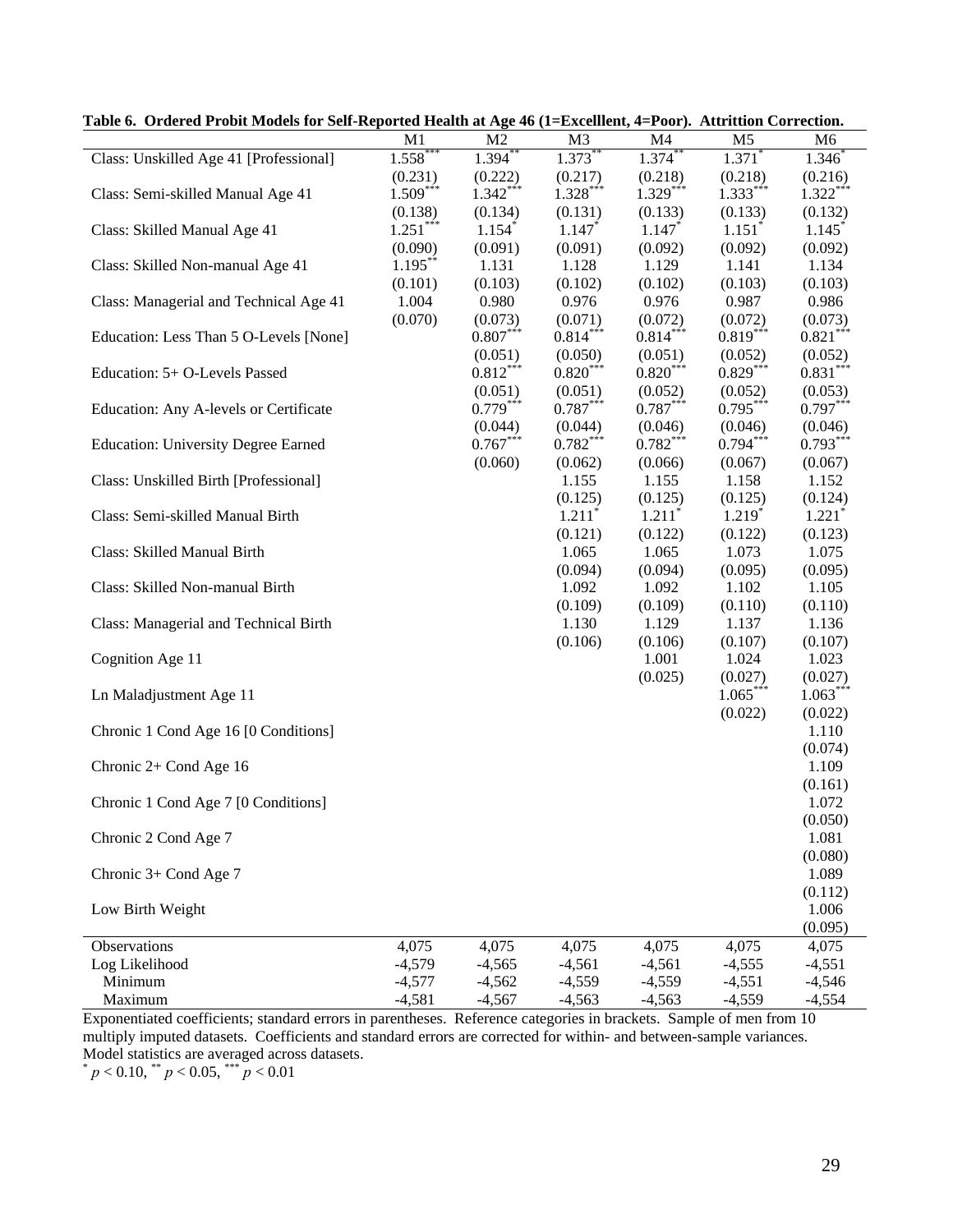**Figure 1A. Survival and Attrition in the NCDS** 





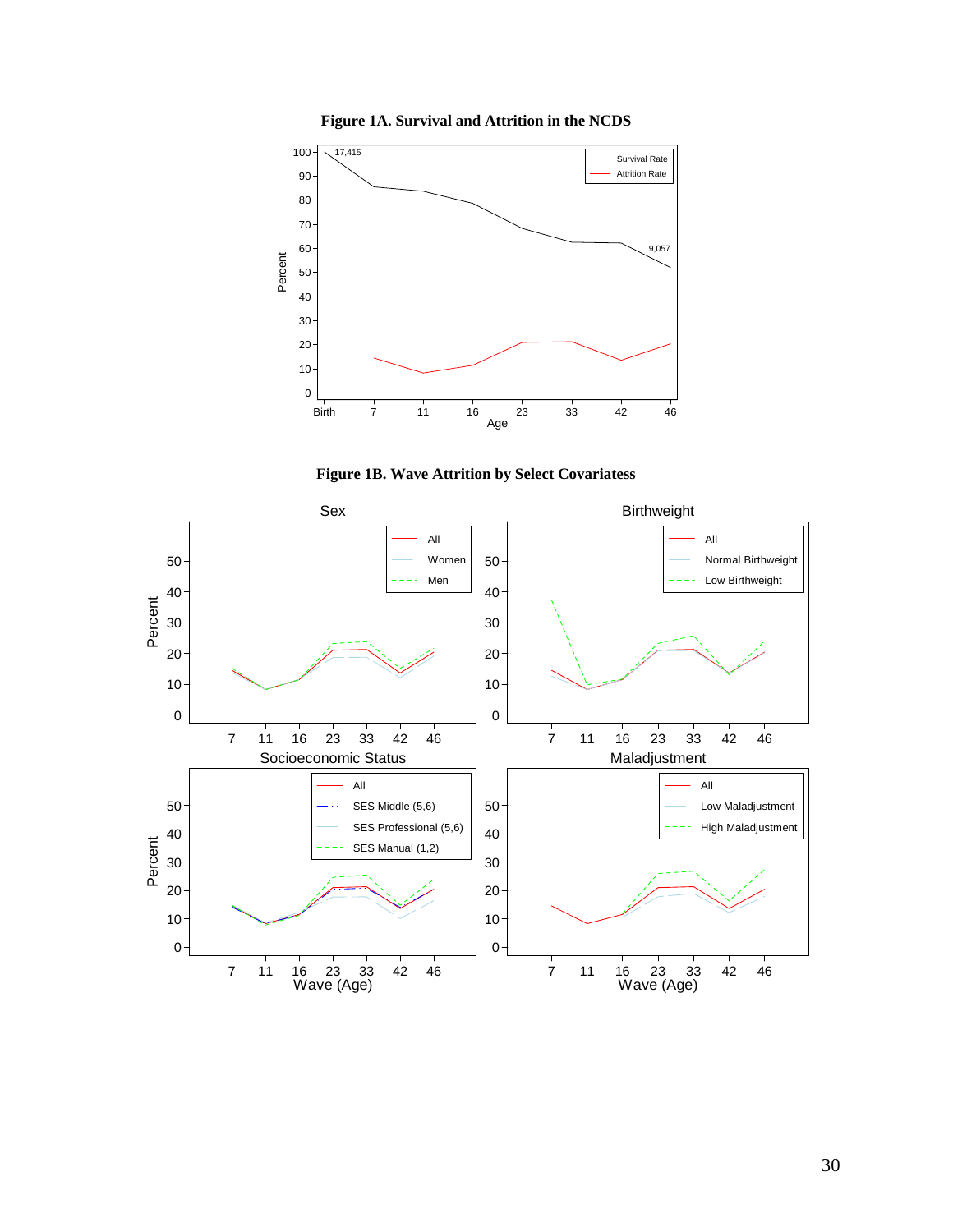**Figure 2. Socioeconomic Gradients in Health Over Time in the NCDS** 



**Figure 3. Selection Bias and the Socioeconomic Gradient in Health** 

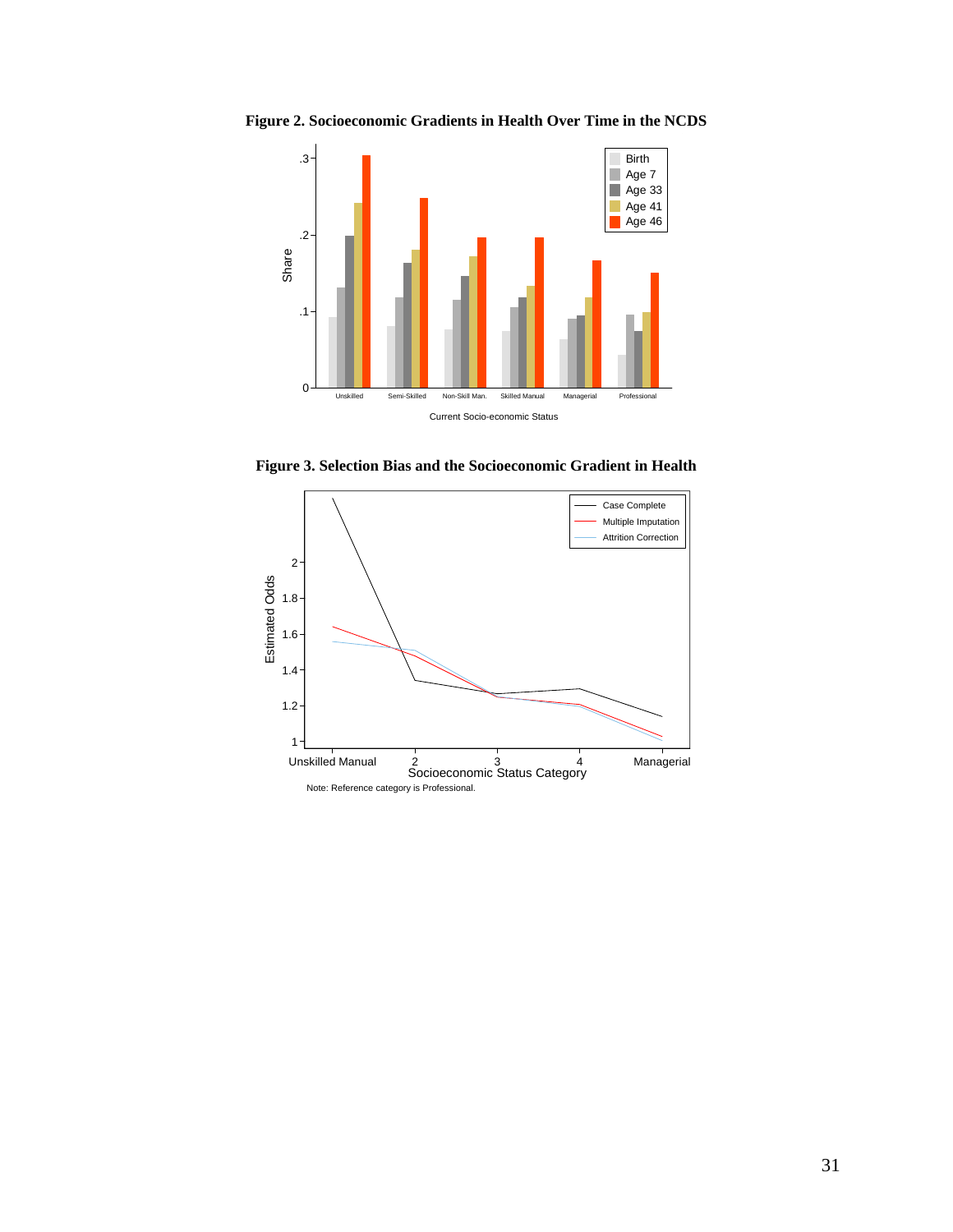# **Appendix: Inverse Probability Weighting Estimator**

The IPW estimator (Woolridge 2007) enables correcting sample selection bias that is due to attrition. The estimator is implemented by first estimating the probability of participation for each wave. Probits for each wave are estimated using the sample of individuals who participate in the prior wave of the survey. The set of independent variables for each probit includes select lagged values of the current available independent variables as well as lagged participation. Incorporating lagged measures and prior participation contributes to relaxing the severity of the assumption that the selection process may be explained by observable individual characteristics. The inverse of the predicted probabilities from the set of equations described by Equation 2 are then used to weight observations during estimation. Woolridge (2007) demonstrates the consistency of the resulting IPW estimator and describes its asymptotic properties. This weighting is analagous to probability weights which are used in stratified samples. The predicted probabilities are applied in the maximum likelihood estimation of the ordered probit by the following:

$$
Log(L) = \sum_{i=1}^{N} \sum_{t=0}^{T} \binom{r_{it}}{\hat{p}_{it}} \log L_{it}
$$
 (6)

An aggregate probability weight is constructed cumulatively with each wave's probability weight in order to account for multiple waves with changes in both the probabilities of attrition and sets of conditioning variables. In this case, if  $\hat{\pi}_{i}$  represents the fitted participation probability for wave *t,* the predicated probability for any period *t* may be defined by:

$$
\hat{p}_{it} = \hat{\pi}_{i1}...\hat{\pi}_{it} \tag{7}
$$

Woolridge (2002) shows that the resulting standard errors lead to conservative inference which does not require correcting the change in variance due to the weighting.